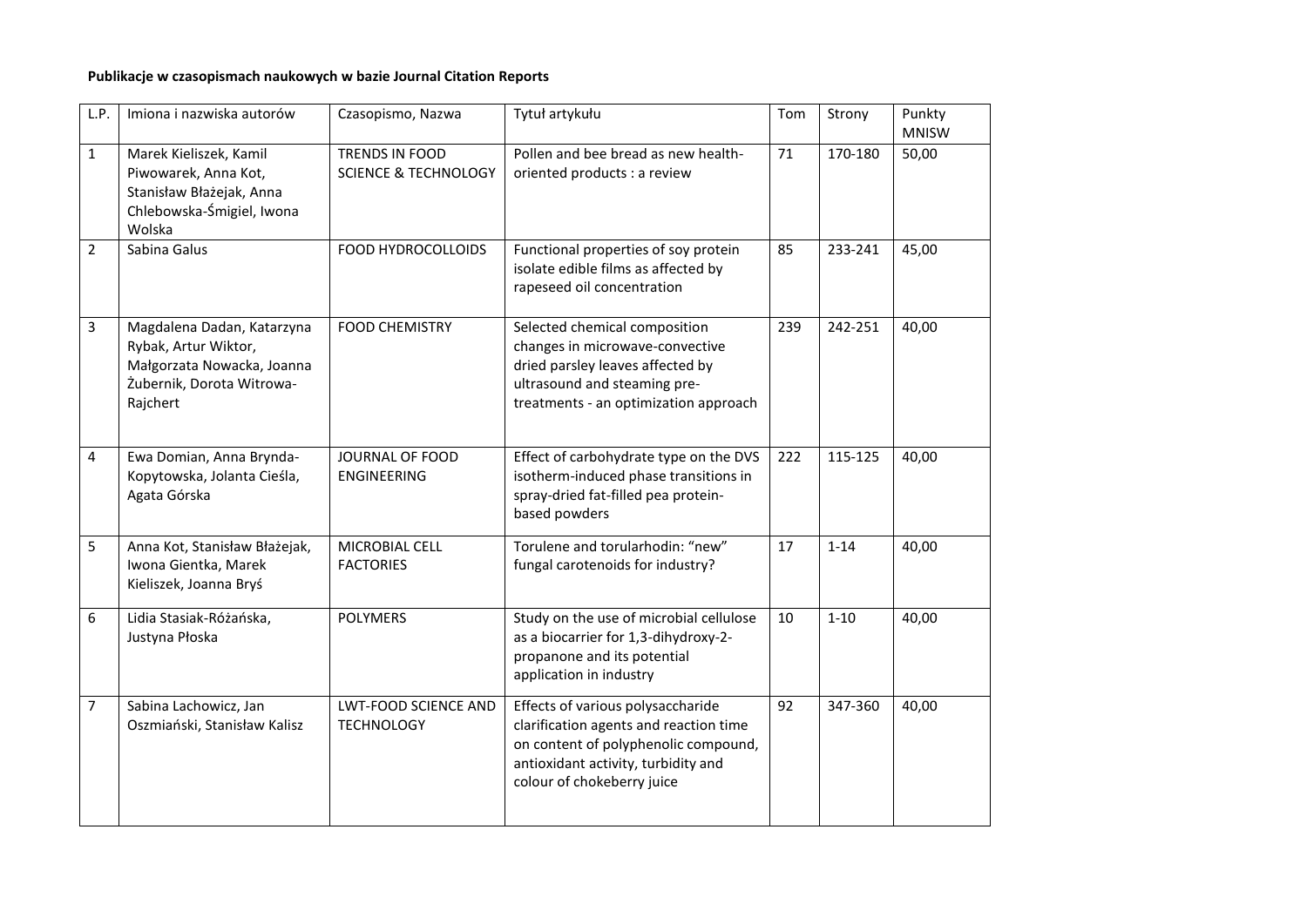| 8  | Małgorzata Nowacka, Urszula<br>Tylewicz, S Tappi, L Siroli, R<br>Lanciotti, Santina Romani,<br>Dorota Witrowa-Rajchert                                                                                                            | <b>FOOD CONTROL</b>                              | Ultrasound assisted osmotic<br>dehydration of organic cranberries<br>(Vaccinium oxycoccus) : study on<br>quality parameters evolution during<br>storage | 93  | 40-47         | 40,00 |
|----|-----------------------------------------------------------------------------------------------------------------------------------------------------------------------------------------------------------------------------------|--------------------------------------------------|---------------------------------------------------------------------------------------------------------------------------------------------------------|-----|---------------|-------|
| 9  | Małgorzata Nowacka,<br>Katarzyna Rybak, Artur<br>Wiktor, Aleksandra Mika, Piotr<br>Boruszewski, Julia Woch,<br>Kamila Przybysz, Dorota<br>Witrowa-Rajchert                                                                        | <b>FOOD CONTROL</b>                              | The quality and safety of food contact<br>materials - paper and cardboard<br>coated with paraffin emulsion                                              | 93  | 183-190       | 40,00 |
| 10 | Artur Wiktor, Ewa Gondek,<br>Ewa Jakubczyk, Magdalena<br>Dadan, Małgorzata Nowacka,<br>Katarzyna Rybak, Dorota<br>Witrowa-Rajchert                                                                                                | JOURNAL OF FOOD<br><b>ENGINEERING</b>            | Acoustic and mechanical properties of<br>carrot tissue treated by pulsed electric<br>field, ultrasound and combination of<br>both                       | 238 | $12 - 21$     | 40,00 |
| 11 | Ewelina Basiak, Andrzej<br>Lenart, Federic Debeaufort                                                                                                                                                                             | <b>POLYMERS</b>                                  | How glycerol and water contents<br>affect the structural and functional<br>properties of starch-based edible films                                      | 10  | $1 - 18$      | 40,00 |
| 12 | Ewa Domian, Jan Cenkier,<br>Agata Górska, Anna Brynda-<br>Kopytowska                                                                                                                                                              | <b>LWT-FOOD SCIENCE AND</b><br><b>TECHNOLOGY</b> | Effect of oil content and drying<br>method on bulk properties and<br>stability of powdered emulsions with<br>OSA starch and linseed oil                 | 88  | 95-102        | 40,00 |
| 13 | Krzysztof Damaziak, Agata<br>Marzec, Julia Riedel, Jacek<br>Szeliga, E Koczywąs, F<br>Cisneros, Monika Michalczuk,<br>Monika Łukasiewicz, Dariusz<br>Gozdowski, Anna Siennicka,<br>Hanna Kowalska, Jan Niemiec,<br>Andrzej Lenart | POULTRY SCIENCE                                  | Effect of dietary canthaxanthin and<br>iodine on the production performance<br>and egg quality of laying hens                                           | 97  | 4008-<br>4019 | 40,00 |
| 14 | Ewelina Basiak, Manfred<br>Linke, Frédéric Debeaufort,<br>Andrzej Lenart, Martin Geyer                                                                                                                                            | POSTHARVEST BIOLOGY<br>AND TECHNOLOGY            | Dynamic behaviour of starch-based<br>coatings on fruit surfaces                                                                                         | 174 | 166-173       | 40,00 |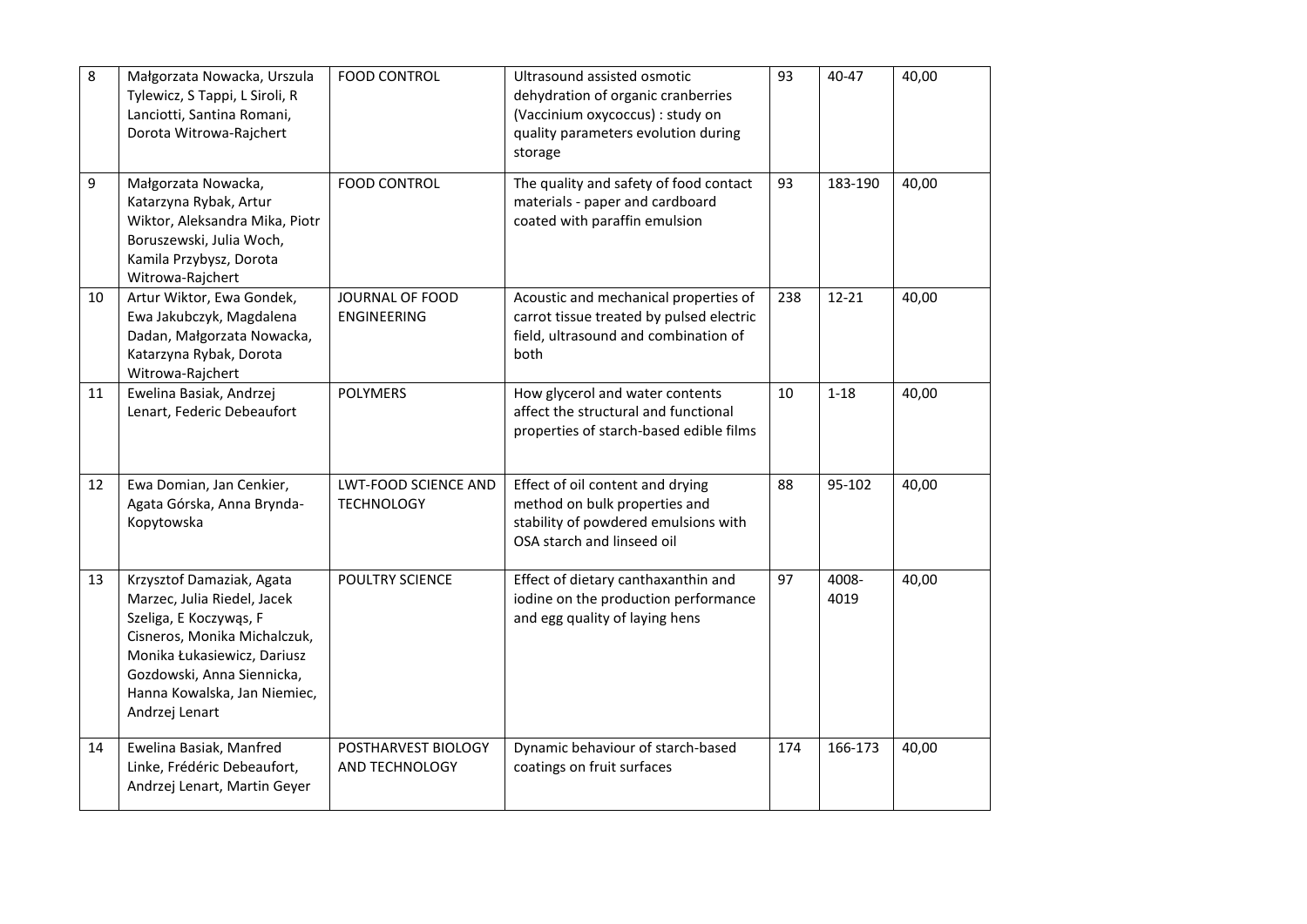| 15 | Małgorzata Nowacka, Silvia<br>Tappi, Urszula Tylewicz, Wei<br>Luo, Pietro Rocculi,<br>Małgorzata Wesoły, Patrycja<br>Ciosek-Skibińska, Marco Dalla<br>Rosa, Dorota Witrowa-<br>Rajchert | <b>INNOVATIVE FOOD</b><br><b>SCIENCE &amp; EMERGING</b><br><b>TECHNOLOGIES</b> | Metabolic and sensory evaluation of<br>ultrasound-assisted osmo-dehydrated<br>kiwifruit                                                              | 50  | 26-33         | 40,00 |
|----|-----------------------------------------------------------------------------------------------------------------------------------------------------------------------------------------|--------------------------------------------------------------------------------|------------------------------------------------------------------------------------------------------------------------------------------------------|-----|---------------|-------|
| 16 | Krzysztof Damaziak, Agata<br>Marzec, Marek Kieliszek,<br>Mateusz Bucław, Monika<br>Michalczuk, Jan Niemiec                                                                              | POULTRY SCIENCE                                                                | Comparative analysis of structure and<br>strength of vitelline membrane and<br>physical parameters of yolk of ostrich,<br>emu, and greater rhea eggs | 97  | 1032-<br>1040 | 40,00 |
| 17 | Bartosz Kruszewski,<br>Mieczysław Obiedziński                                                                                                                                           | <b>LWT-FOOD SCIENCE AND</b><br><b>TECHNOLOGY</b>                               | Multivariate analysis of essential<br>elements in raw cocoa and processed<br>chocolate mass materials from three<br>different manufacturers          | 98  | 113-123       | 40,00 |
| 18 | Lech Adamczak, Marta Chmiel,<br>Tomasz Florowski, Dorota<br>Pietrzak, Marcin Witkowski,<br><b>Tomasz Barczak</b>                                                                        | <b>COMPUTERS AND</b><br><b>ELECTRONICS IN</b><br><b>AGRICULTURE</b>            | The use of 3D scanning to determine<br>the weight of the chicken breast                                                                              | 155 | 394-399       | 40,00 |
| 19 | Małgorzata Nowacka,<br>Aleksandra Fijałkowska,<br>Magdalena Dadan, Katarzyna<br>Rybak, Artur Wiktor, Dorota<br>Witrowa-Rajchert                                                         | <b>ULTRASONICS</b>                                                             | Effect of ultrasound treatment during<br>osmotic dehydration on bioactive<br>compounds of cranberries                                                | 83  | 18-25         | 35,00 |
| 20 | Małgorzata Nowacka,<br>Aleksandra Fijałkowska, Artur<br>Wiktor, Magdalena Dadan,<br>Urszula Tylewicz, Marco Dalla<br>Rosa, Dorota Witrowa-<br>Rajchert                                  | <b>ULTRASONICS</b>                                                             | Influence of power ultrasound on the<br>main quality properties and cell<br>viability of osmotic dehydrated<br>cranberries                           | 83  | 33-41         | 35,00 |
| 21 | Agata Stobnicka, Małgorzata<br>Gniewosz                                                                                                                                                 | JOURNAL OF FOOD<br><b>SCIENCE AND</b><br>TECHNOLOGY-MYSORE                     | Antimicrobial protection of minced<br>pork meat with the use of Swamp<br>Cranberry (Vaccinium oxycoccos L.)<br>fruit and pomace extracts             | 55  | 62-71         | 35,00 |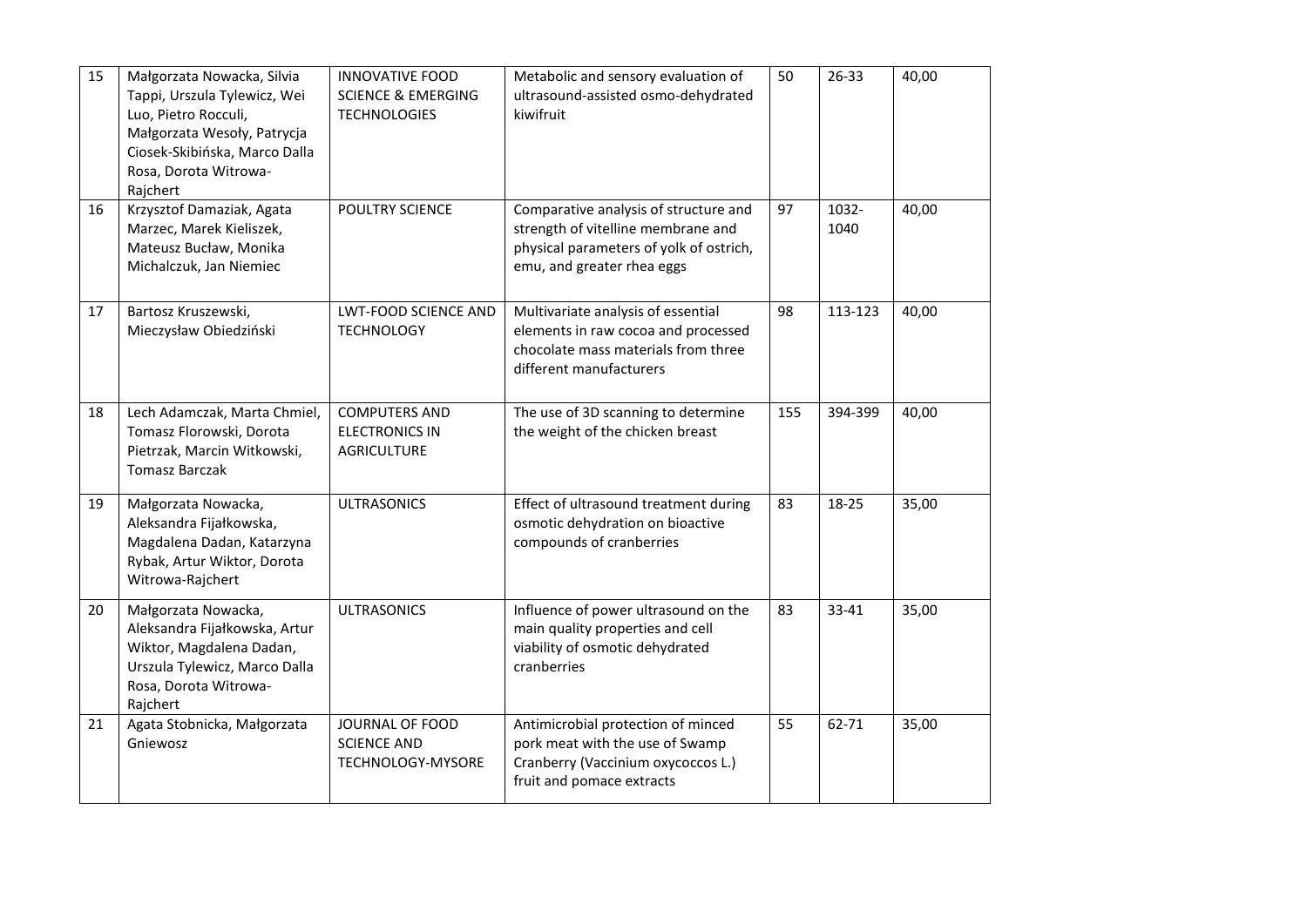| 22 | Kamil Piwowarek, Edyta<br>Lipińska, Elżbieta Hać-<br>Szymańczuk, Marek Kieliszek,<br>Iwona Ścibisz                                                                                                                                                                              | APPLIED MICROBIOLOGY<br>AND BIOTECHNOLOGY                    | Propionibacterium spp.-source of<br>propionic acid, vitamin B12, and other<br>metabolites important for the industry                                                                                      | 102 | 515-538       | 35,00 |
|----|---------------------------------------------------------------------------------------------------------------------------------------------------------------------------------------------------------------------------------------------------------------------------------|--------------------------------------------------------------|-----------------------------------------------------------------------------------------------------------------------------------------------------------------------------------------------------------|-----|---------------|-------|
| 23 | Bartosz Kruszewski,<br>Mieczysław Obiedziński,<br>Jolanta Kowalska                                                                                                                                                                                                              | JOURNAL OF FOOD<br><b>COMPOSITION AND</b><br><b>ANALYSIS</b> | Nickel, cadmium and lead levels in raw<br>cocoa and processed chocolate mass<br>materials from three different<br>manufacturers                                                                           | 66  | 127-135       | 35,00 |
| 24 | Anna Bzducha-Wróbel,<br>Stanisław Błażejak, Marek<br>Kieliszek, Katarzyna Pobiega,<br>Monika Janowicz                                                                                                                                                                           | <b>JOURNAL OF</b><br><b>BIOTECHNOLOGY</b>                    | Modification of the cell wall structure<br>of Saccharomyces cerevisiae strains<br>during cultivation on waste potato<br>juice water and glycerol towards<br>biosynthesis of functional<br>polysaccharides | 281 | $1 - 10$      | 35,00 |
| 25 | Nigam Mishra, Izabela<br>Stolarzewicz, David Cannaerts,<br>Joris Schuermans, Rob<br>Lavigne, Yannick Looz, Bart<br>Landuyt, Liliane Schoofs,<br>Dominique Schols, Jan<br>Paeshuyse, Peter<br>Hickenbotham, Martha Clokie,<br>Walter Luyten, Erik Van der<br>Eycken, Yves Briers | <b>FRONTIERS IN</b><br><b>MICROBIOLOGY</b>                   | Iterative chemical engineering of<br>vancomycin leads to novel vancomycin<br>analogs with a high in vitro therapeutic<br>index                                                                            | 9   | $1 - 11$      | 35,00 |
| 26 | Agnieszka Ciurzyńska, Joanna<br>Bajno, Ignacy Olsiński, Agata<br>Pisarska, Ewa Ostrowska-<br>Ligęza, Zbigniew Pałacha,<br>Andrzej Lenart                                                                                                                                        | <b>DRYING TECHNOLOGY</b>                                     | Sorption properties and phase<br>transitions temperature of freeze-<br>dried strawberry model based on<br>hydrocolloids with a tailored structure                                                         | 36  | 1209-<br>1223 | 35,00 |
| 27 | Anna Bzducha-Wróbel,<br>Katarzyna Pobiega, Stanisław<br>Błażejak, Marek Kieliszek                                                                                                                                                                                               | APPLIED MICROBIOLOGY<br>AND BIOTECHNOLOGY                    | The scale-up cultivation of Candida<br>utilis in waste potato juice water with<br>glycerol affects biomass and<br>$\beta(1,3)/(1,6)$ -glucan characteristic and<br>yield                                  | 102 | 9131-<br>9145 | 35,00 |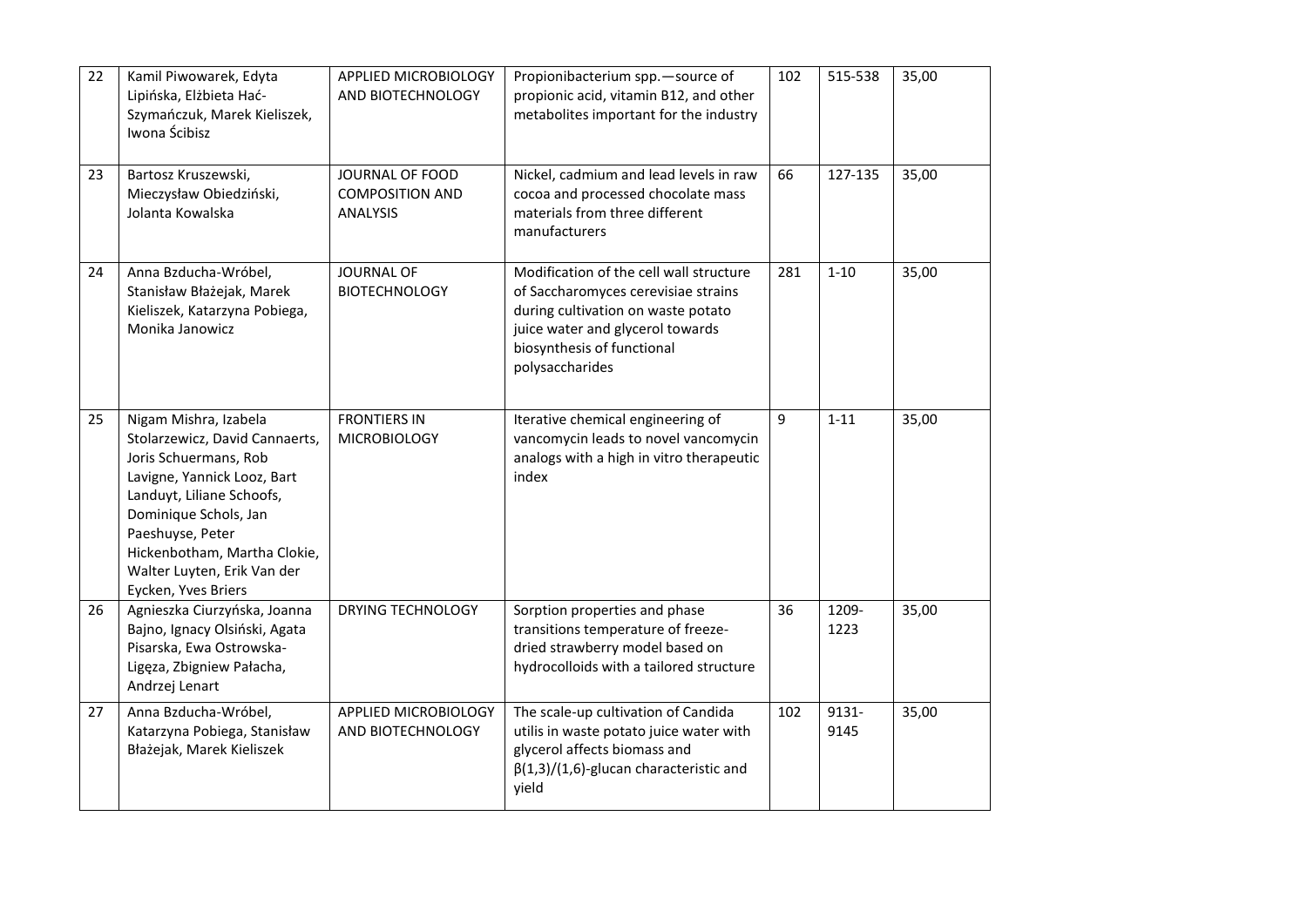| 28 | Małgorzata Piecyk, Beata<br>Drużyńska, Agnieszka<br>Ołtarzewska, Rafał Wołosiak,<br>Elwira Worobiej, Ewa<br>Ostrowska-Ligęza                      | <b>INTERNATIONAL</b><br><b>JOURNAL OF</b><br><b>BIOLOGICAL</b><br><b>MACROMOLECULES</b> | Effect of hydrothermal modifications<br>on properties and digestibility of grass<br>pea starch                                                                                                      | 118 | 2113-<br>2120 | 35,00 |
|----|---------------------------------------------------------------------------------------------------------------------------------------------------|-----------------------------------------------------------------------------------------|-----------------------------------------------------------------------------------------------------------------------------------------------------------------------------------------------------|-----|---------------|-------|
| 29 | Krzysztof Damaziak, Dorota<br>Pietrzak, Monika Michalczuk,<br>Lech Adamczak, Marta Chmiel,<br>Tomasz Florowski, Dariusz<br>Gozdowski, Jan Niemiec | <b>BRITISH POULTRY</b><br><b>SCIENCE</b>                                                | Early and 24 h post-mortem thigh (ilio<br>tibialis) muscle metabolism and meat<br>quality in two genetic types of turkeys<br>and their reciprocal crosses, raised<br>under semi-confined conditions | 59  | 45-54         | 30,00 |
| 30 | Mirosława Koronkiewicz,<br>Zdzisław Chilmonczyk,<br>Zygmunt Kazimierczuk,<br>Andrzej Orzeszko                                                     | <b>EUROPEAN JOURNAL OF</b><br>PHARMACOLOGY                                              | Deoxynucleosides with benzimidazoles<br>as aglycone moiety are potent<br>anticancer agents                                                                                                          | 820 | 146-155       | 30,00 |
| 31 | Agnieszka Rękas, Aleksander<br>Siger, Małgorzata Wroniak,<br>Iwona Ścibisz                                                                        | EUROPEAN JOURNAL OF<br><b>LIPID SCIENCE AND</b><br><b>TECHNOLOGY</b>                    | Phytochemicals and antioxidant<br>activity degradation kinetics during<br>long-term storage of rapeseed oil<br>pressed from microwave-treated seeds                                                 | 120 | $1 - 11$      | 30,00 |
| 32 | Lech Adamczak, Marta Chmiel,<br>Tomasz Florowski, Dorota<br>Pietrzak, Marcin Witkowski,<br><b>Tomasz Barczak</b>                                  | <b>FOOD ANALYTICAL</b><br><b>METHODS</b>                                                | Using density measurement on<br>Semispinalis capitis as a tool to<br>determinate the composition of pork<br>meat                                                                                    | 11  | 1728-<br>1734 | 30,00 |
| 33 | Piotr Pieczywek, Małgorzata<br>Nowacka, Magdalena Dadan,<br>Artur Wiktor, Katarzyna<br>Rybak, Dorota Witrowa-<br>Rajchert, Artur Zdunek           | <b>SENSORS</b>                                                                          | Postharvest monitoring of tomato<br>ripening using the dynamic laser<br>speckle                                                                                                                     | 18  | $1 - 20$      | 30,00 |
| 34 | Monika Janowicz, Andrzej<br>Lenart                                                                                                                | <b>EUROPEAN FOOD</b><br><b>RESEARCH AND</b><br><b>TECHNOLOGY</b>                        | The impact of high pressure and drying<br>processing on internal structure and<br>quality of fruit                                                                                                  | 244 | 1329-<br>1340 | 30,00 |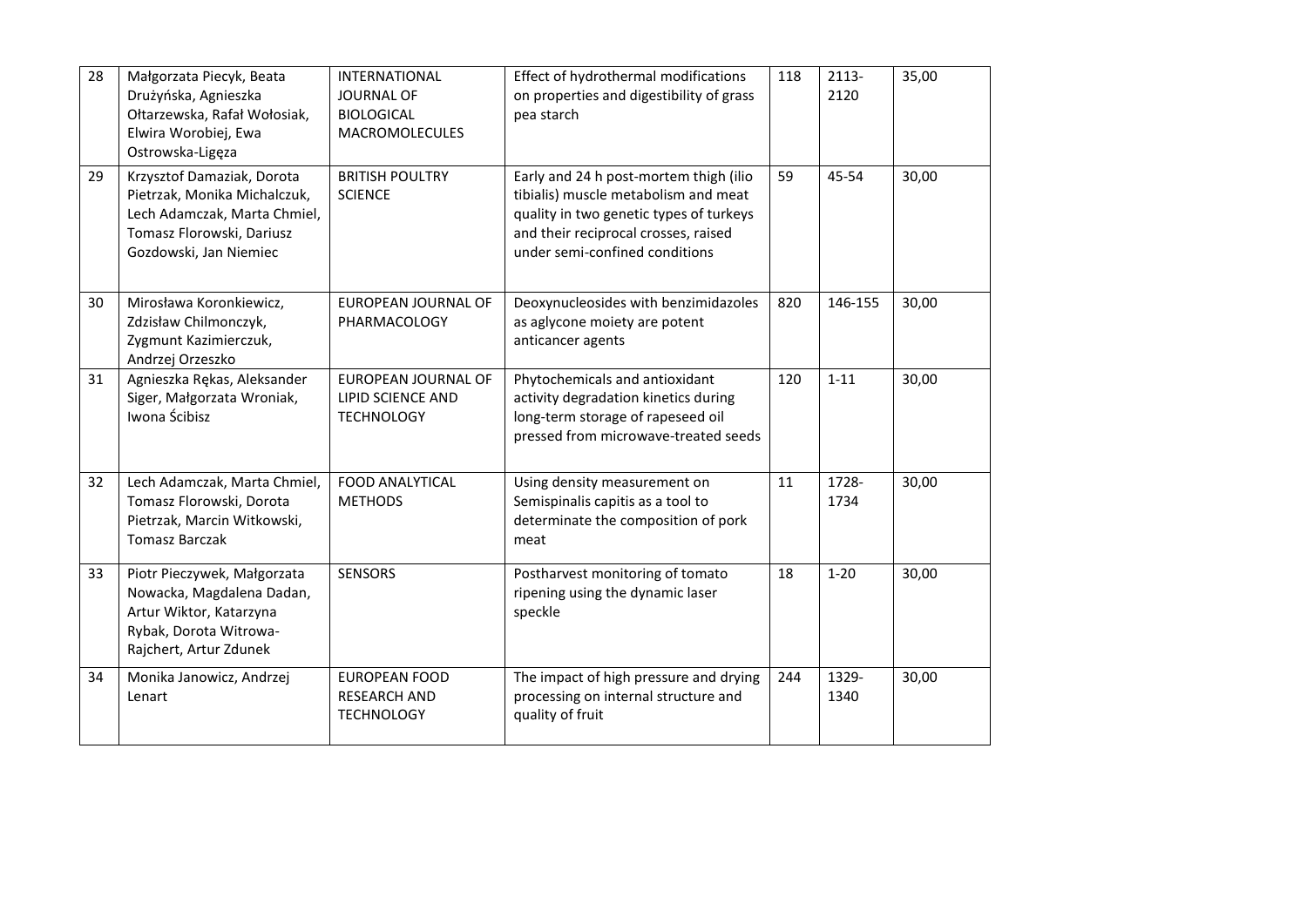| 35 | Olga Kosakowska, Katarzyna<br>Bączek, Jarosław Przybył,<br>Ewelina Pióro-Jabrucka,<br>Weronika Czupa, Alicja<br>Synowiec, Małgorzata<br>Gniewosz, Rosaria Costa, Luigi<br>Mondello, Zenon Węglarz | <b>MOLECULES</b>                                                 | Antioxidant and antibacterial activity<br>of roseroot (Rhodiola rosea L.) dry<br>extracts                                                    | 23  | $1 - 14$      | 30,00 |
|----|---------------------------------------------------------------------------------------------------------------------------------------------------------------------------------------------------|------------------------------------------------------------------|----------------------------------------------------------------------------------------------------------------------------------------------|-----|---------------|-------|
| 36 | Rafał Wołosiak, Beata<br>Drużyńska, Małgorzata Piecyk,<br>Ewa Majewska, Elwira<br>Worobiej                                                                                                        | <b>MOLECULES</b>                                                 | Effect of sterilization process and<br>storage on the antioxidative properties<br>of runner bean                                             | 23  | $1 - 11$      | 30,00 |
| 37 | Magdalena Maszewska, Anna<br>Florowska, Elżbieta<br>Dłużewska, Małgorzata<br>Wroniak, Katarzyna<br>Marciniak-Łukasiak, Anna<br>Żbikowska                                                          | <b>MOLECULES</b>                                                 | Oxidative stability of selected edible<br>oils                                                                                               | 23  | $1 - 12$      | 30,00 |
| 38 | Michał Bialik, Artur Wiktor,<br>Piotr Latocha, Ewa Gondek                                                                                                                                         | <b>MOLECULES</b>                                                 | Mass transfer in osmotic dehydration<br>of kiwiberry: experimental and<br>mathematical modelling studies                                     | 23  | $1 - 14$      | 30,00 |
| 39 | Małgorzata Kowalska,<br>Magdalena Woźniak, Serge<br>Tavernier, Anna Żbikowska,<br>Łukasz Pazdur                                                                                                   | <b>EUROPEAN FOOD</b><br><b>RESEARCH AND</b><br><b>TECHNOLOGY</b> | Assessment of effectiveness of<br>synthetic diacylglycerols as emulsifiers<br>in dispersion systems containing<br>interesterified Turkey fat | 244 | 1665-<br>1674 | 30,00 |
| 40 | Joanna Cichowska, Kinga<br>Samborska, Hanna Kowalska                                                                                                                                              | <b>EUROPEAN FOOD</b><br><b>RESEARCH AND</b><br><b>TECHNOLOGY</b> | Influence of chokeberry juice<br>concentrate used as osmotic solution<br>on the quality of differently dried<br>apples during storage        | 244 | 1773-<br>1782 | 30,00 |
| 41 | Katarzyna Sujka, Piotr Koczoń                                                                                                                                                                     | <b>EUROPEAN FOOD</b><br><b>RESEARCH AND</b><br><b>TECHNOLOGY</b> | The application of FT-IR spectroscopy<br>in discrimination of differently<br>originated and aged whisky                                      | 244 | 2019-<br>2025 | 30,00 |
| 42 | Joanna Cichowska, Joanna<br>Żubernik, Jakub Czyżewski,<br>Hanna Kowalska, Dorota<br>Witrowa-Rajchert                                                                                              | <b>MOLECULES</b>                                                 | Efficiency of osmotic dehydration of<br>apples in polyols solutions                                                                          | 23  | $1 - 14$      | 30,00 |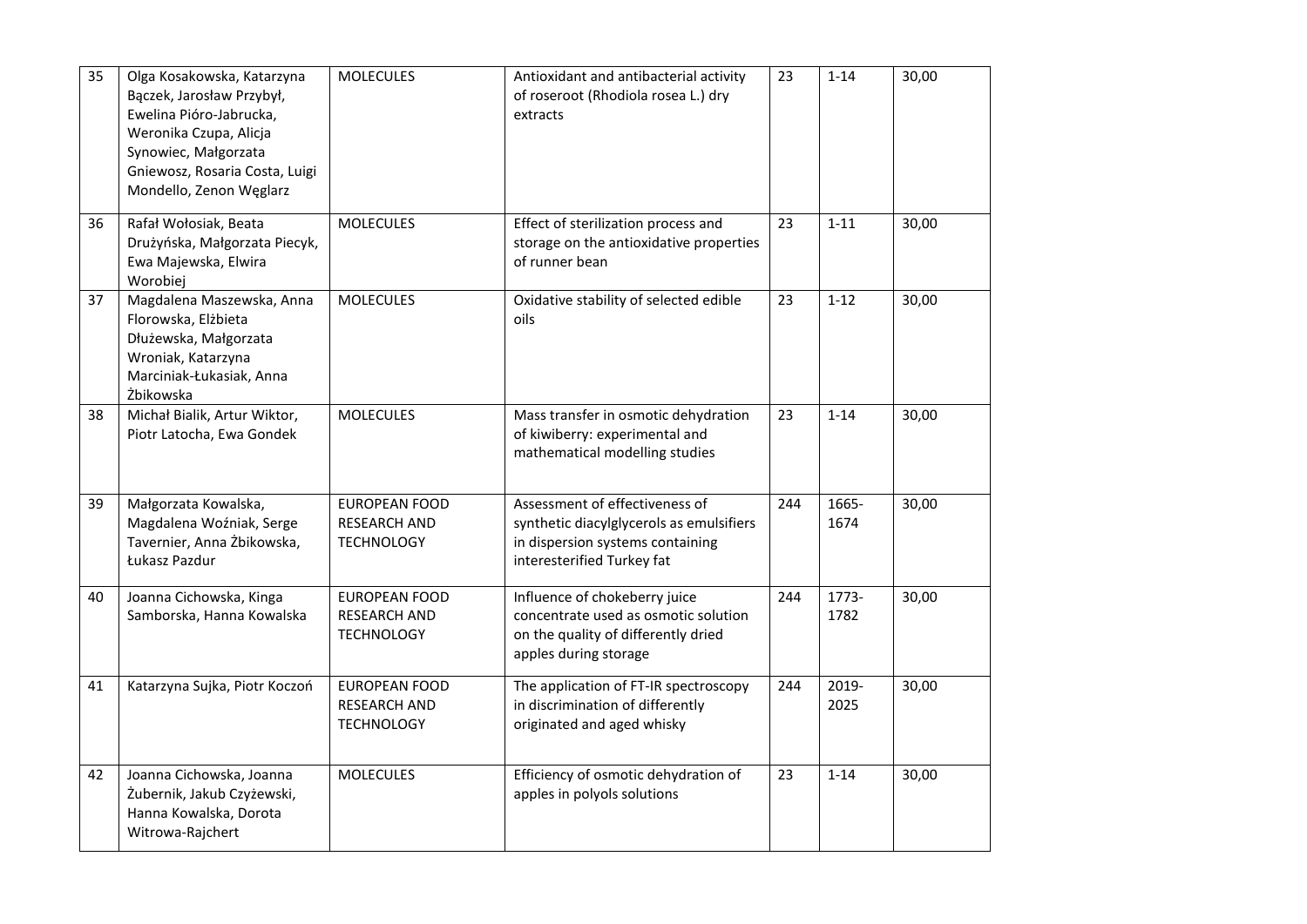| 43 | Ewa Raczyńska, Mariusz<br>Makowski                                                                                               | JOURNAL OF PHYSICAL<br><b>CHEMISTRY A</b>                                          | Effects of positive and negative<br>ionization on prototropy in pyrimidine<br>bases : an unusual case of isocytosine                                                                                                      | 122 | 7863-<br>7879 | 30,00 |
|----|----------------------------------------------------------------------------------------------------------------------------------|------------------------------------------------------------------------------------|---------------------------------------------------------------------------------------------------------------------------------------------------------------------------------------------------------------------------|-----|---------------|-------|
| 44 | Marta Chmiel, Elżbieta Hać-<br>Szymańczuk, Lech Adamczak,<br>Dorota Pietrzak, Tomasz<br>Florowski, Aneta Cegiełka                | JOURNAL OF APPLIED<br>POULTRY RESEARCH                                             | Quality changes of chicken breast<br>meat packaged in a normal and in a<br>modified atmosphere                                                                                                                            | 27  | 349-362       | 30,00 |
| 45 | Katarzyna Kycia, Anna<br>Chlebowska-Śmigiel,<br>Małgorzata Gniewosz, Ewa<br>Sokół                                                | INTERNATIONAL<br><b>JOURNAL OF DAIRY</b><br><b>TECHNOLOGY</b>                      | Effect of pullulan on the<br>physicochemical properties of yoghurt                                                                                                                                                        | 71  | 64-70         | 25,00 |
| 46 | Agnieszka Ciurzyńska, Joanna<br>Cichowska, Hanna Kowalska,<br>Kinga Samborska, Andrzej<br>Lenart                                 | INTERNATIONAL<br><b>AGROPHYSICS</b>                                                | Osmotic dehydration of Braeburn<br>variety apples in the production of<br>sustainable food products                                                                                                                       | 32  | 141-146       | 25,00 |
| 47 | Magdalena Rudzińska, Minar<br>Hassanien, Adel Abdel-Razek,<br>Dominik Kmiecik, Aleksander<br>Siger, Katarzyna Ratusz             | INTERNATIONAL<br><b>JOURNAL OF FOOD</b><br><b>SCIENCE AND</b><br><b>TECHNOLOGY</b> | Influence of composition on<br>degradation during repeated deep-fat<br>frying of binary and ternary blends of<br>palm, sunflower and soybean oils with<br>health-optimised saturated-to-<br>unsaturated fatty acid ratios | 53  | 1021-<br>1029 | 25,00 |
| 48 | Beata Biernacka, Dariusz Dziki,<br>Renata Różyło, Monika<br>Wójcik, Antoni Miś, Daria<br>Romankiewicz, Zbigniew<br>Krzysiak      | INTERNATIONAL<br><b>AGROPHYSICS</b>                                                | Relationship between the properties<br>of raw and cooked spaghetti - new<br>indices for pasta quality evaluation                                                                                                          | 32  | 217-223       | 25,00 |
| 49 | Hanna Kowalska, Agata<br>Marzec, Jolanta Kowalska,<br>Agnieszka Ciurzyńska, Kinga<br>Samborska, Michał Bialik,<br>Andrzej Lenart | INTERNATIONAL<br><b>AGROPHYSICS</b>                                                | Rehydration properties of hybrid<br>method dried fruit enriched by natural<br>components                                                                                                                                  | 32  | 175-182       | 25,00 |
| 50 | Anna Żbikowska, Mariola<br>Kozłowska, Andrzej Półtorak,<br>Małgorzata Kowalska,<br>Jarosława Rutkowska, Milena<br>Kupiec         | JOURNAL OF THERMAL<br><b>ANALYSIS AND</b><br>CALORIMETRY                           | Effect of addition of plant extracts on<br>the durability and sensory properties<br>of oat flake cookies                                                                                                                  | 134 | $1 - 11$      | 25,00 |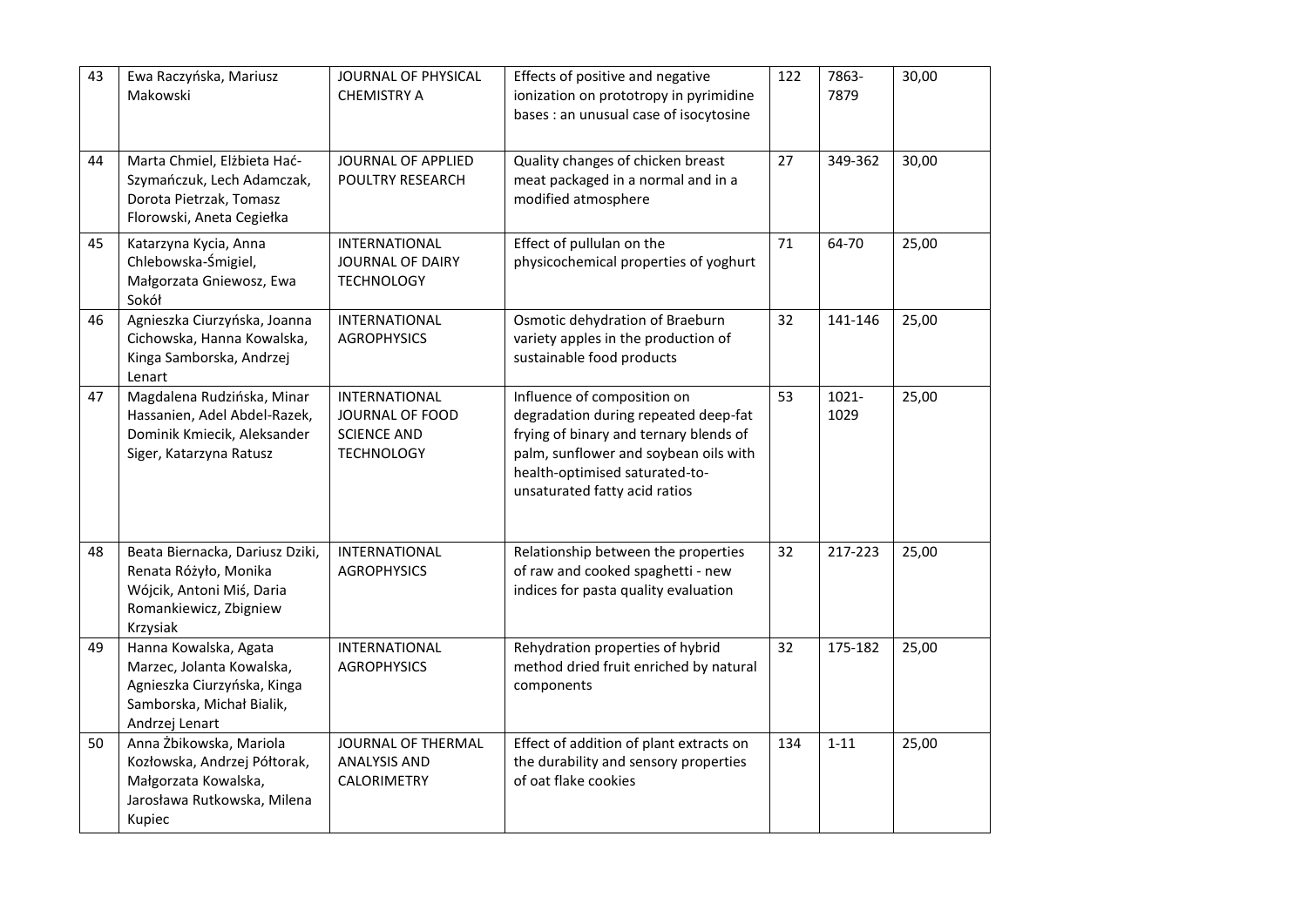| 51 | Agnieszka Ciurzyńska, Agata<br>Pisarska, Ignacy Olsiński, Anna<br>Panfiluk, Magdalena Ostap,<br>Andrzej Lenart                                             | INTERNATIONAL<br><b>AGROPHYSICS</b>                             | Effect of composition changes and<br>aeration time on the structure and<br>rehydration of innovative freeze-dried<br>gels                                                                 | 32  | 429-435       | 25,00 |
|----|------------------------------------------------------------------------------------------------------------------------------------------------------------|-----------------------------------------------------------------|-------------------------------------------------------------------------------------------------------------------------------------------------------------------------------------------|-----|---------------|-------|
| 52 | Anna Brynda-Kopytowska,<br>Agata Górska, Joanna Bryś,<br>Ewa Domian, Magdalena<br>Wirkowska-Wojdyła, Ewa<br>Ostrowska-Ligęza                               | JOURNAL OF THERMAL<br><b>ANALYSIS AND</b><br><b>CALORIMETRY</b> | Application of DSC and GC methods for<br>characterization of newly designed<br>spray-dried pea protein-fat<br>preparations formulated with different<br>types of a carbohydrate component | 134 | 609-621       | 25,00 |
| 53 | Ewa Ostrowska-Ligęza, Agata<br>Górska, Magdalena<br>Wirkowska-Wojdyła, Joanna<br>Bryś, Karolina Dolatowska-<br>Żebrowska, M Shamilova,<br>Katarzyna Ratusz | JOURNAL OF THERMAL<br><b>ANALYSIS AND</b><br>CALORIMETRY        | Thermogravimetric characterization of<br>dark and milk chocolates at different<br>processing stages                                                                                       | 134 | 623-631       | 25,00 |
| 54 | Katarzyna Samborska, Paulina<br>Kamińska, Aleksandra<br>Jedlińska, Arkadiusz<br>Matwijczuk, Anna Kamińska-<br>Dwórznicka                                   | APPLIED SCIENCES-<br><b>BASEL</b>                               | Membrane processing in the<br>sustainable production of low-sugar<br>apple-cranberry cloudy juice                                                                                         | 8   | $1 - 16$      | 25,00 |
| 55 | Hanna Kowalska, Agata<br>Marzec, Jolanta Kowalska,<br>Kinga Samborska, Małgorzata<br>Tywonek, Andrzej Lenart                                               | <b>HEAT AND MASS</b><br><b>TRANSFER</b>                         | Development of apple chips<br>technology                                                                                                                                                  | 54  | 3573-<br>3586 | 25,00 |
| 56 | Marek Kieliszek, Stanisław<br>Błażejak                                                                                                                     | <b>APPLIED SCIENCES-</b><br><b>BASEL</b>                        | Speciation analysis of selenium in<br>Candida utilis yeast cells using HPLC-<br>ICP-MS and UHPLC-ESI-Orbitrap MS<br>techniques                                                            | 8   | $1 - 14$      | 25,00 |
| 57 | Katarzyna Nowicka, Wiesław<br>Przybylski, Ewa Górska,<br>Danuta Jaworska, Rafał<br>Wołosiak, Dorota Derewiaka                                              | <b>ANIMAL SCIENCE</b><br>PAPERS AND REPORTS                     | Variability in nutritional value of<br>traditional goose meat product                                                                                                                     | 36  | 405-420       | 25,00 |
| 58 | Katarzyna Ratusz, Edyta<br>Symoniuk, Małgorzata<br>Wroniak, Magdalena<br>Rudzińska                                                                         | <b>APPLIED SCIENCES-</b><br><b>BASEL</b>                        | Bioactive compounds, nutritional<br>quality and oxidative stability of cold-<br>pressed camelina (Camelina sativa L.)<br>oils                                                             | 8   | $1 - 17$      | 25,00 |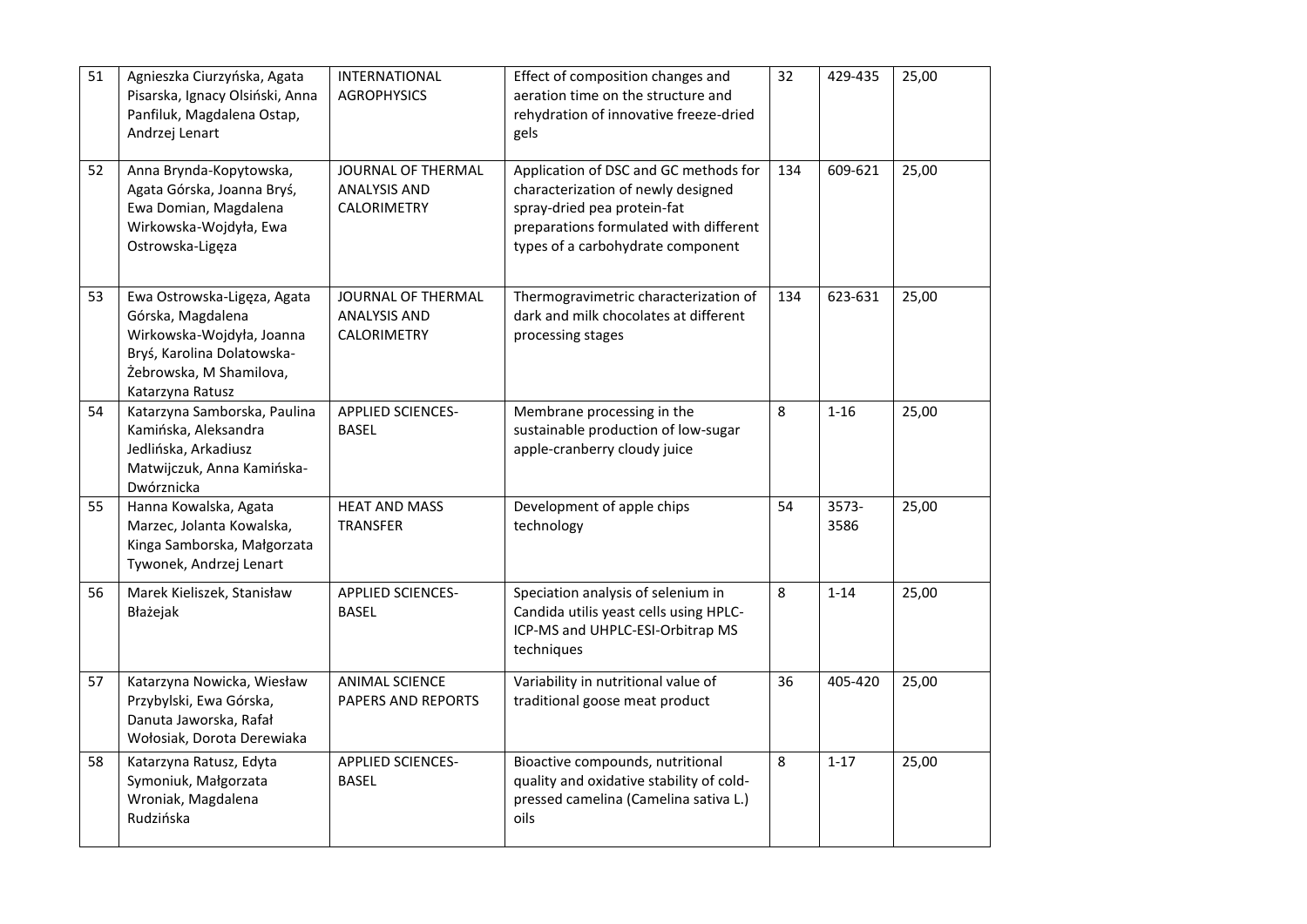| 59 | Agnieszka Kurcz, Stanisław<br>Błażejak, Anna Kot, Anna<br>Bzducha-Wróbel, Marek<br>Kieliszek                | <b>WASTE AND BIOMASS</b><br>VALORIZATION                                                                                | Application of industrial wastes for the<br>production of microbial single-cell<br>protein by fodder yeast Candida utilis                          | 9   | 57-64    | 20,00 |
|----|-------------------------------------------------------------------------------------------------------------|-------------------------------------------------------------------------------------------------------------------------|----------------------------------------------------------------------------------------------------------------------------------------------------|-----|----------|-------|
| 60 | Kamil Piwowarek, Edyta<br>Lipińska, Elżbieta Hać-<br>Szymańczuk, Anna Bzducha-<br>Wróbel, Alicja Synowiec   | <b>ANTONIE VAN</b><br>LEEUWENHOEK<br><b>INTERNATIONAL</b><br>JOURNAL OF GENERAL<br>AND MOLECULAR<br><b>MICROBIOLOGY</b> | Research on the ability of propionic<br>acid and vitamin B12 biosynthesis by<br>Propionibacterium freudenreichii<br>strain T82                     | 111 | 921-932  | 20,00 |
| 61 | Małgorzata Gniewosz, Agata<br>Stobnicka                                                                     | JOURNAL OF FOOD<br>SAFETY                                                                                               | Bioactive components content,<br>antimicrobial activity, and foodborne<br>pathogen control in minced pork by<br>cranberry pomace extracts          | 38  | $1 - 11$ | 20,00 |
| 62 | Krystyna Zielińska, Agata<br>Fabiszewska                                                                    | WORLD JOURNAL OF<br>MICROBIOLOGY &<br><b>BIOTECHNOLOGY</b>                                                              | Improvement of the quality of maize<br>grain silage by a synergistic action of<br>selected lactobacilli strains                                    | 34  | $1 - 8$  | 20,00 |
| 63 | Jolanta Kowalska, Hanna<br>Kowalska, Agata Marzec,<br>Tomasz Brzeziński, Kinga<br>Samborska, Andrzej Lenart | <b>FOOD SCIENCE AND</b><br><b>BIOTECHNOLOGY</b>                                                                         | Dried strawberries as a high nutritional<br>value fruit snack                                                                                      | 27  | 799-807  | 20,00 |
| 64 | Agnieszka Rękas, Aleksander<br>Siger, Małgorzata Wroniak                                                    | <b>GRASAS Y ACEITES</b>                                                                                                 | The effect of microwave pre-treatment<br>of rapeseed on the degradation<br>kinetics of lipophilic bioactive<br>compounds of the oil during storage | 69  | $1 - 11$ | 20,00 |
| 65 | Agnieszka Rękas, Małgorzata<br>Wroniak                                                                      | JOURNAL OF FOOD<br>PROCESSING AND<br>PRESERVATION                                                                       | Oxidation kinetics of rapeseed oil<br>pressed from microwave pre-treated<br>seeds during long-term storage                                         | 42  | $1 - 10$ | 20,00 |
| 66 | Marta Chmiel, Mirosław<br>Słowiński                                                                         | BRAZILIAN JOURNAL OF<br><b>POULTRY SCIENCE</b>                                                                          | Effect of storage in display cases on<br>the sensory quality of chicken breast<br>meat (m. Pectoralis)                                             | 20  | 91-97    | 20,00 |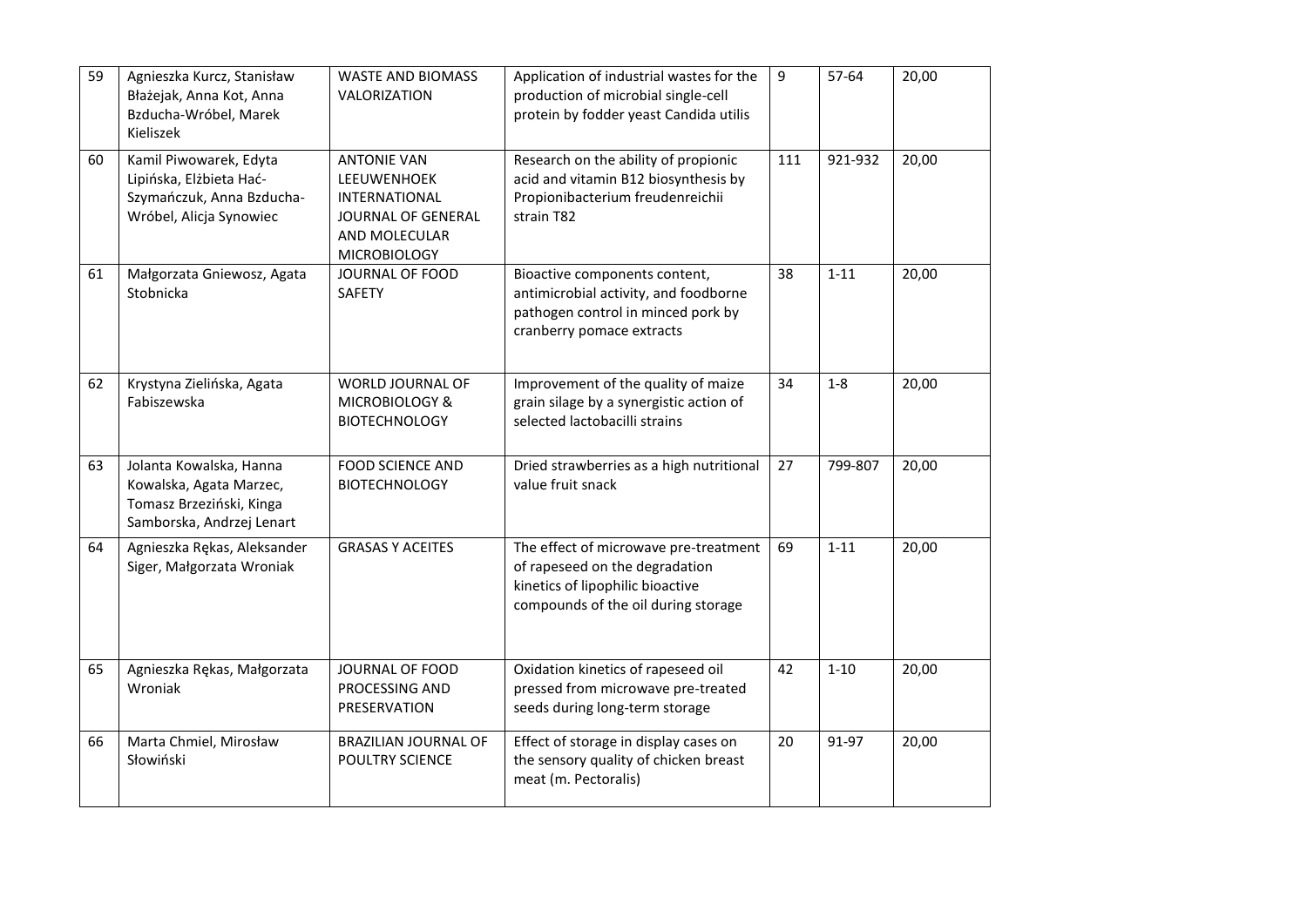| 67 | Monika Michalczuk, Agata<br>Marzec, Krzysztof Damaziak,<br>Żaneta Zdanowska-Sąsiadek,<br>Katarzyna Bogdańska, Jan<br>Slósarz, Jan Niemiec, Stefaan<br>De Smet                 | <b>CYTA-JOURNAL OF FOOD</b>                       | Application of the support sensory<br>system and principal component<br>analysis to compare meat of chickens<br>of two genotypes            | 16 | 667-671       | 20,00 |
|----|-------------------------------------------------------------------------------------------------------------------------------------------------------------------------------|---------------------------------------------------|---------------------------------------------------------------------------------------------------------------------------------------------|----|---------------|-------|
| 68 | Mariola Kozłowska, Eliza<br>Gruczyńska                                                                                                                                        | <b>CHEMICAL PAPERS</b>                            | Comparison of the oxidative stability<br>of soybean and sunflower oils enriched<br>with herbal plant extracts                               | 72 | 2607-<br>2615 | 20,00 |
| 69 | Anna Kondratowicz, Grażyna<br>Neunert, Natalia Niezgoda,<br>Joanna Bryś, Aleksander Siger,<br>Magdalena Rudzińska,<br>Grażyna Lewandowicz                                     | JOURNAL OF FOOD<br><b>SCIENCE</b>                 | Egg yolk extracts as potential<br>liposomes shell material : composition<br>compared with vesicles characteristics                          | 83 | 2527-<br>2535 | 20,00 |
| 70 | Katarzyna Samborska, Justyna<br>Suszek, Elżbieta Hać-<br>Szymańczuk, Arkadiusz<br>Matwijczuk, Bożena<br>Gładyszewska, Dariusz<br>Chocyk, Grzegorz<br>Gładyszewski, Ewa Gondek | JOURNAL OF FOOD<br>PROCESS ENGINEERING            | Characterization of membrane<br>processed honey and the effect of<br>ultrafiltration with diafiltration on<br>subsequent spray drying       | 41 | $1-9$         | 20,00 |
| 71 | Aleksandra Jedlińska,<br>Katarzyna Samborska, Emilia<br>Janiszewska-Turak, Dorota<br>Witrowa-Rajchert, Anne-<br>Marie Seuvre, Andrée Voilley                                  | JOURNAL OF FOOD<br>PROCESS ENGINEERING            | Physicochemical properties of vanilla<br>and raspberry aromas<br>microencapsulated in the industrial<br>conditions by spray drying          | 41 | $1 - 11$      | 20,00 |
| 72 | Anna Żbikowska, Małgorzata<br>Kowalska, Joanna Pieniowska                                                                                                                     | JOURNAL OF FOOD<br>PROCESSING AND<br>PRESERVATION | Assessment of shortcrust biscuits with<br>reduced fat content of microcrystalline<br>cellulose and psyllium as fat<br>replacements          | 42 | $1 - 10$      | 20,00 |
| 73 | Małgorzata Kowalska,<br>Magdalena Woźniak, Věra<br>Kašpárková, Lucie Pinďáková,<br>Anna Żbikowska                                                                             | JOURNAL OF FOOD<br>PROCESSING AND<br>PRESERVATION | Effect of ultrasonic processing on the<br>particle size and distribution of the<br>emulsion containing enzymatically<br>interesterified fat | 42 | $1-6$         | 20,00 |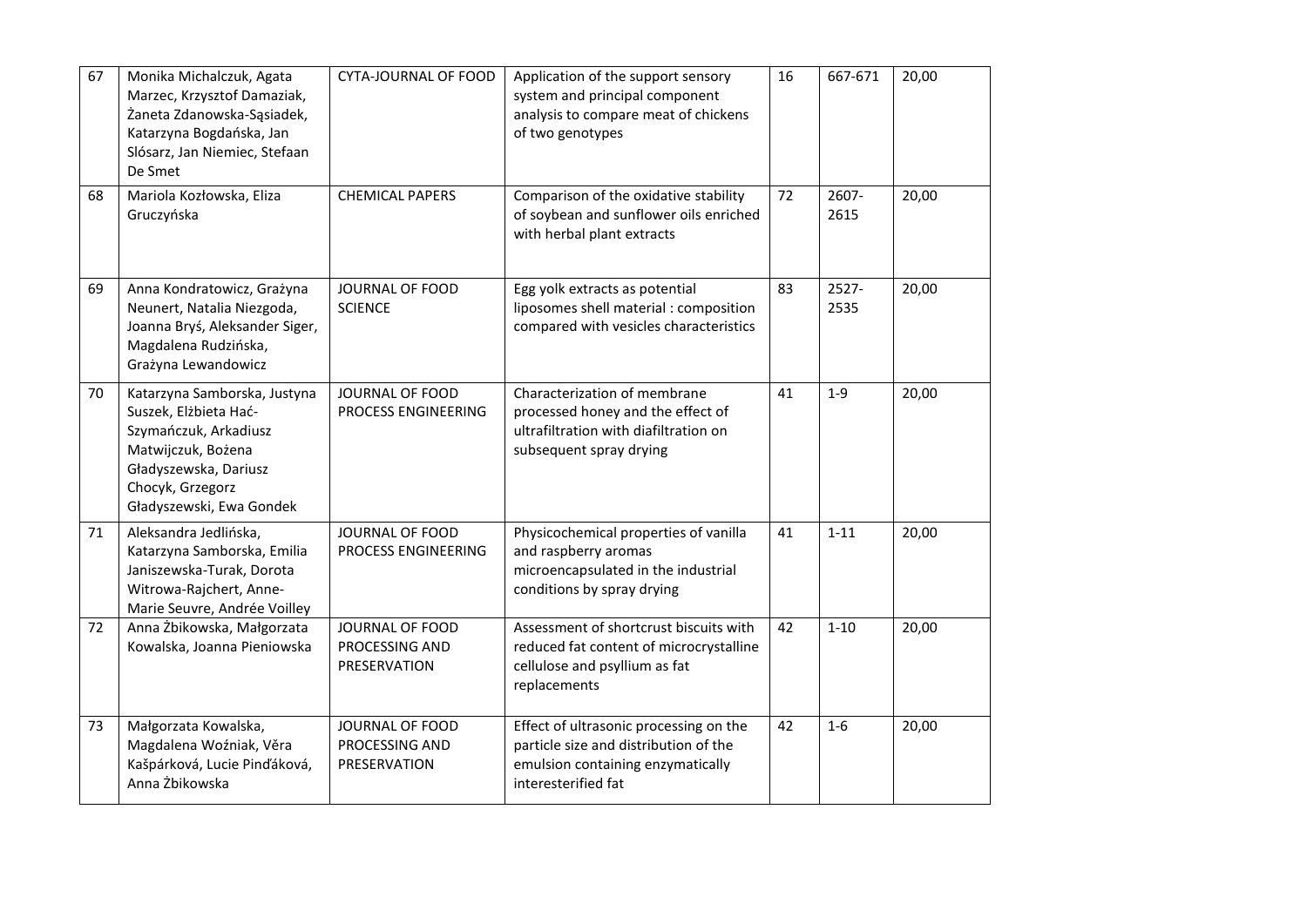| 74 | Małgorzata Schollenberger,<br>Tomasz Staniek, Elżbieta<br>Paduch-Cichal, Beata<br>Dasiewicz, Agnieszka<br>Gadomska-Gajadhur, Ewa<br>Mirzwa-Mróz | <b>ACTA SCIENTIARUM</b><br>POLONORUM-<br><b>HORTORUM CULTUS</b>   | The activity of essential oils obtained<br>from species and interspecies hybrids<br>of the Mentha genus against selected<br>plant pathogenic bacteria | 17  | 167-174       | 20,00 |
|----|-------------------------------------------------------------------------------------------------------------------------------------------------|-------------------------------------------------------------------|-------------------------------------------------------------------------------------------------------------------------------------------------------|-----|---------------|-------|
| 75 | Marek Kieliszek, Bogusław<br>Lipiński                                                                                                           | <b>MEDICAL HYPOTHESES</b>                                         | Pathophysiological significance of<br>protein hydrophobic interactions: an<br>emerging hypothesis                                                     | 110 | $15 - 22$     | 15,00 |
| 76 | Marzena Przybysz, Arkadiusz<br>Szterk, Edyta Symoniuk,<br>Małgorzata Gąszczyk, Elżbieta<br>Dłużewska                                            | POLISH JOURNAL OF<br><b>FOOD AND NUTRITION</b><br><b>SCIENCES</b> | $\alpha$ - and $\beta$ -carotene stability during<br>storage of microspheres obtained from<br>spray-dried microencapsulation<br>technology            | 68  | 45-55         | 15,00 |
| 77 | Małgorzata Kowalska,<br>Magdalena Woźniak, Anna<br>Żbikowska, Małgorzata Lotko                                                                  | <b>JOURNAL OF</b><br><b>DISPERSION SCIENCE</b><br>AND TECHNOLOGY  | Mixed, lipase-catalyzed inter-esterified<br>fats and hemp oil as a fatty base of<br>model emulsion products with<br>different emulsifiers             | 39  | 1300-<br>1308 | 15,00 |
| 78 | Sylwia Onacik-Gür, Anna<br>Żbikowska, Barbara Majewska                                                                                          | <b>ITALIAN JOURNAL OF</b><br><b>FOOD SCIENCE</b>                  | Effect of spirulina (spirulina platensis)<br>addition on textural and quality<br>properties of cookies                                                | 30  | $1 - 12$      | 15,00 |
| 79 | Elżbieta Dłużewska, Marzena<br>Przybysz                                                                                                         | <b>ITALIAN JOURNAL OF</b><br><b>FOOD SCIENCE</b>                  | The effect of the addition of water, soy<br>protein, inulin, and maltodextrin on<br>the quality of dough and gluten-free<br>breads                    | 30  | 726-774       | 15,00 |
| 80 | Joanna Cichowska, Hanna<br>Kowalska                                                                                                             | <b>INTERNATIONAL</b><br>JOURNAL OF FOOD<br>ENGINEERING            | Effect of osmotic pre-treatment and<br>temperature storage conditions on<br>water activity and colour of dried<br>apple                               | 14  | $1 - 11$      | 15,00 |
| 81 | Ewa Białecka-Florjańczyk,<br>Agata Fabiszewska, Bartłmiej<br>Zieniuk                                                                            | <b>CURRENT</b><br>PHARMACEUTICAL<br><b>BIOTECHNOLOGY</b>          | Phenolic acids derivatives -<br>biotechnological methods of synthesis<br>and bioactivity                                                              | 14  | 1098-<br>1113 | 30,00 |
| 82 | Lidia Stasiak-Różańska, Milena<br>Kupiec                                                                                                        | Postępy Mikrobiologii                                             | Industrial applications of wild and<br>genetically-modified strains of acetic<br>acid bacteria                                                        | 57  | 398-402       | 15,00 |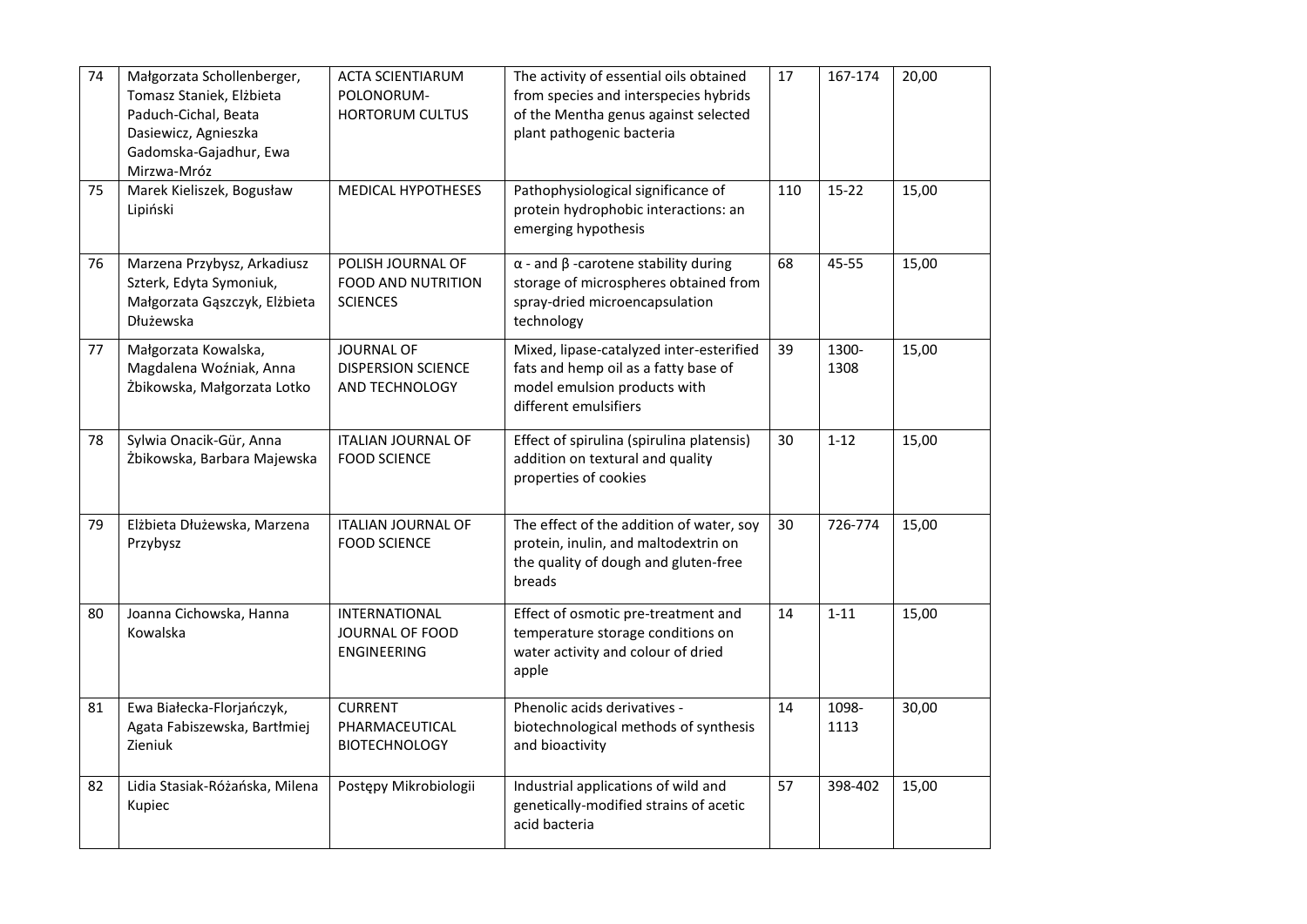| 83 | Anna Kundys, Justyna          | Journal of Renewable | EnzymaticDegradation of               | 611-618 | 20,00 |
|----|-------------------------------|----------------------|---------------------------------------|---------|-------|
|    | Ostrowska, Urszula Chojnacka, | Materials            | Poly(butylenesuccinate)/Thermoplastic |         |       |
|    | Zuzanna Grodzka, Aleksandra   |                      | Starch Blend                          |         |       |
|    | Lange, Magdalena Paluch       |                      |                                       |         |       |

## **Publikacje w czasopismach naukowych w bazie Scopus**

| Lp.            | Imiona i nazwiska<br>autorów                                                                                                 | Czasopismo, Nazwa                                                                    | Tytuł                                                                                                                                         | Tom | Strony   | Punkty<br><b>MNISW</b> |
|----------------|------------------------------------------------------------------------------------------------------------------------------|--------------------------------------------------------------------------------------|-----------------------------------------------------------------------------------------------------------------------------------------------|-----|----------|------------------------|
| $\mathbf{1}$   | Lidia Stasiak-Różańska,<br>Milena Kupiec                                                                                     | POSTEPY MIKROBIOLOGII                                                                | Industrial applications of wild<br>and genetically-modified<br>strains of acetic acid bacteria                                                | 57  | 398-402  | 15,00                  |
| $\overline{2}$ | Agata Stobnicka,<br>Małgorzata Gniewosz                                                                                      | MEDYCYNA WETERYNARYJNA-<br><b>VETERINARY MEDICINE-SCIENCE</b><br><b>AND PRACTICE</b> | Przeciwdrobnoustrojowa<br>aktywność ekstraktów z<br>owoców żurawiny<br>wielkoowocowej w<br>mikrobiologicznej ochronie<br>mielonej wieprzowiny | 74  | 209-214  | 15,00                  |
| 3              | Andrzej Cendrowski,<br>Iwona Ścibisz, Marta<br>Mitek, Marek Kieliszek                                                        | AGROCHIMICA                                                                          | Influence of harvest seasons<br>on the chemical composition<br>and antioxidant activity in<br>Rosa rugosa petals                              | 62  | 157-165  | 15,00                  |
| 4              | Mariola Kozłowska,<br>Małgorzata Ziarno,<br>Magdalena Rudzińska,<br>Katarzyna Tarnowska, Ewa<br>Majewska, Dorota<br>Kowalska | ŻYWNOŚĆ - NAUKA TECHNOLOGIA<br>JAKOŚĆ                                                | Skład chemiczny olejku<br>eterycznego z kolendry i jego<br>wpływ na wzrost wybranych<br>szczepów bakterii kwasu<br>mlekowego                  | 25  | 97-111   | 15,00                  |
| 5              | Bartłomiej Zieniuk, Agata<br>Fabiszewska                                                                                     | ŻYWNOŚĆ - NAUKA TECHNOLOGIA<br>JAKOŚĆ                                                | Ryby oraz odpady rybne jako<br>źródło składników<br>bioaktywnych oraz surowiec<br>dla przemysłu energetycznego                                | 25  | $5 - 16$ | 15,00                  |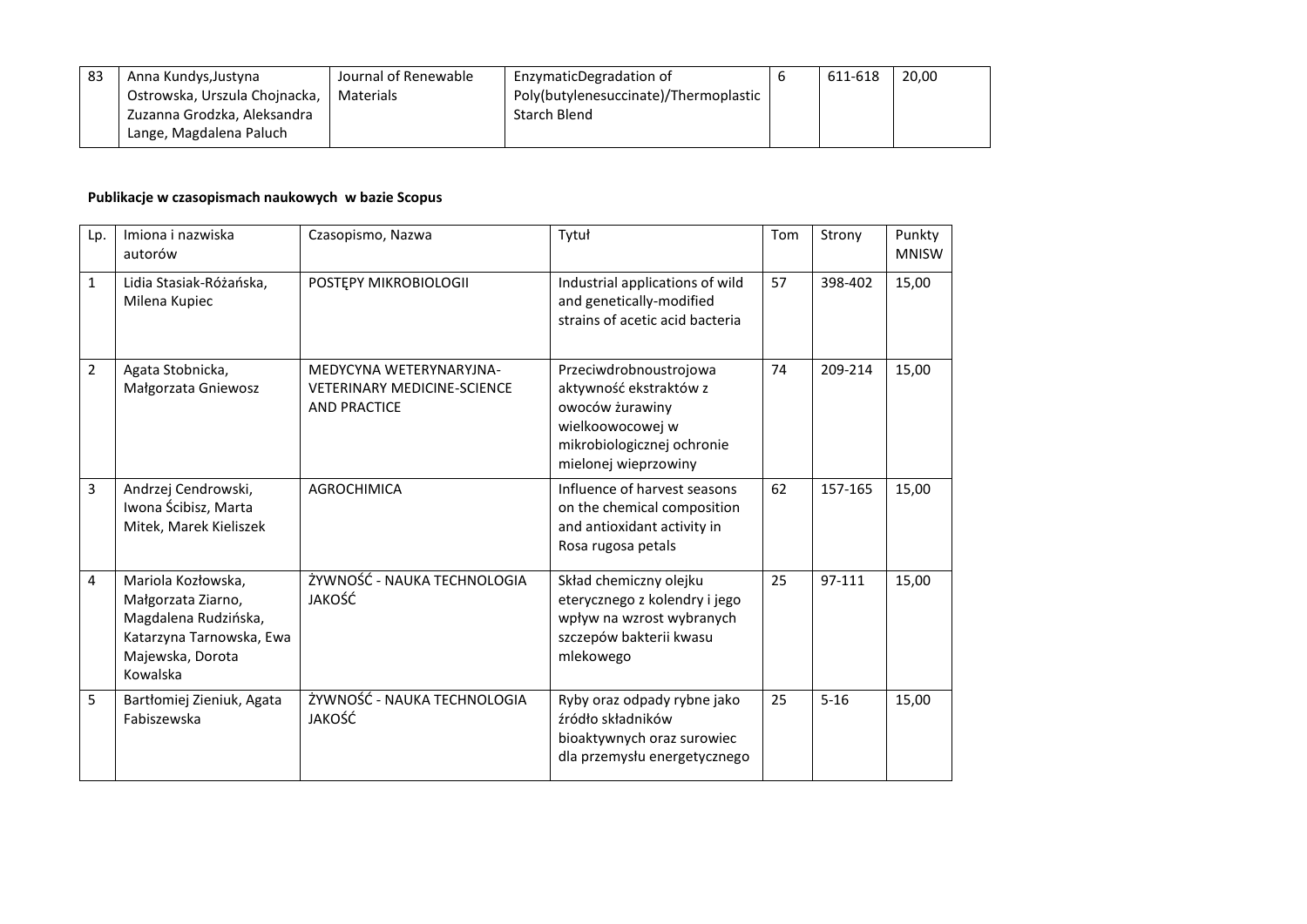|  | Ewa Białecka-Florjańczyk,<br>Natalia Soborowska, Anna<br>Kundys | , ŻYWNOŚĆ - NAUKA TECHNOLOGIA<br>JAKOŚĆ | Barwniki spożywcze w<br>produktach dla dzieci na<br>podstawie deklaracji<br>producentów | 25 | 163-176 | 15,00 |
|--|-----------------------------------------------------------------|-----------------------------------------|-----------------------------------------------------------------------------------------|----|---------|-------|
|--|-----------------------------------------------------------------|-----------------------------------------|-----------------------------------------------------------------------------------------|----|---------|-------|

## **Publikacje w czasopismach naukowych – inne**

| L.p.           | Imiona i nazwiska<br>autorów                                                                        | Czasopismo, Nazwa                                               | Tytuł                                                                                                                                              | Tom | Strony    | Punkty<br><b>MNISW</b> |
|----------------|-----------------------------------------------------------------------------------------------------|-----------------------------------------------------------------|----------------------------------------------------------------------------------------------------------------------------------------------------|-----|-----------|------------------------|
| $\mathbf{1}$   | Eliza Gruczyńska, Dorota<br>Kowalska, Mariola<br>Kozłowska, Ewa<br>Majewska, Katarzyna<br>Tarnowska | <b>ROCZNIKI</b><br>PAŃSTWOWEGO<br><b>ZAKŁADU HIGIENY</b>        | Furan in roasted, ground and<br>brewed coffee                                                                                                      | 69  | 111-118   | 14,00                  |
| $\overline{2}$ | Katarzyna Sujka, Alicja<br>Ceglińska, Daria<br>Romankiewicz, Ewa<br>Kacprzyk                        | <b>ACTA AGROPHYSICA</b>                                         | Wpływ dodatku błonnika na<br>zmianę wilgotności i tekstury<br>pieczywa pszennego w czasie<br>przechowywania                                        | 25  | 73-84     | 14,00                  |
| 3              | Magdalena Gońda,<br>Grażyna Cacak-Pietrzak,<br>Krzysztof Jończyk                                    | <b>ACTA AGROPHYSICA</b>                                         | Assessment of the use of flour<br>from the grain of spring common<br>wheat cultivated under organic<br>farming for pasta production                | 25  | 163-174   | 14,00                  |
| 4              | Małgorzata Wroniak,<br>Agnieszka Rękas, Dorota<br>Derewiaka                                         | POLISH JOURNAL OF<br><b>NATURAL SCIENCES</b>                    | A comparison of nutritional value<br>of cold-pressed rapeseed oils<br>obtained from seeds grown under<br>conventional and ecological<br>conditions | 33  | 401-416   | 14,00                  |
| 5              | Rita Głowacka, Agata<br>Górska, Magdalena<br>Wirkowska-Wojdyła                                      | <b>ZESZYTY PROBLEMOWE</b><br>POSTĘPÓW NAUK<br><b>ROLNICZYCH</b> | Kawowa łuska srebrzysta - nowa,<br>naturalna alternatywa<br>pozyskiwania wybranych<br>związków bioaktywnych                                        | 592 | $15 - 25$ | 13,00                  |
| 6              | Eliza Gruczyńska, Ewa<br>Majewska, Katarzyna<br>Tarnowska                                           | <b>ZESZYTY PROBLEMOWE</b><br>POSTEPÓW NAUK<br><b>ROLNICZYCH</b> | Development of zero trans baking<br>shortenings by enzymatic<br>interesterification                                                                | 592 | $27 - 35$ | 13,00                  |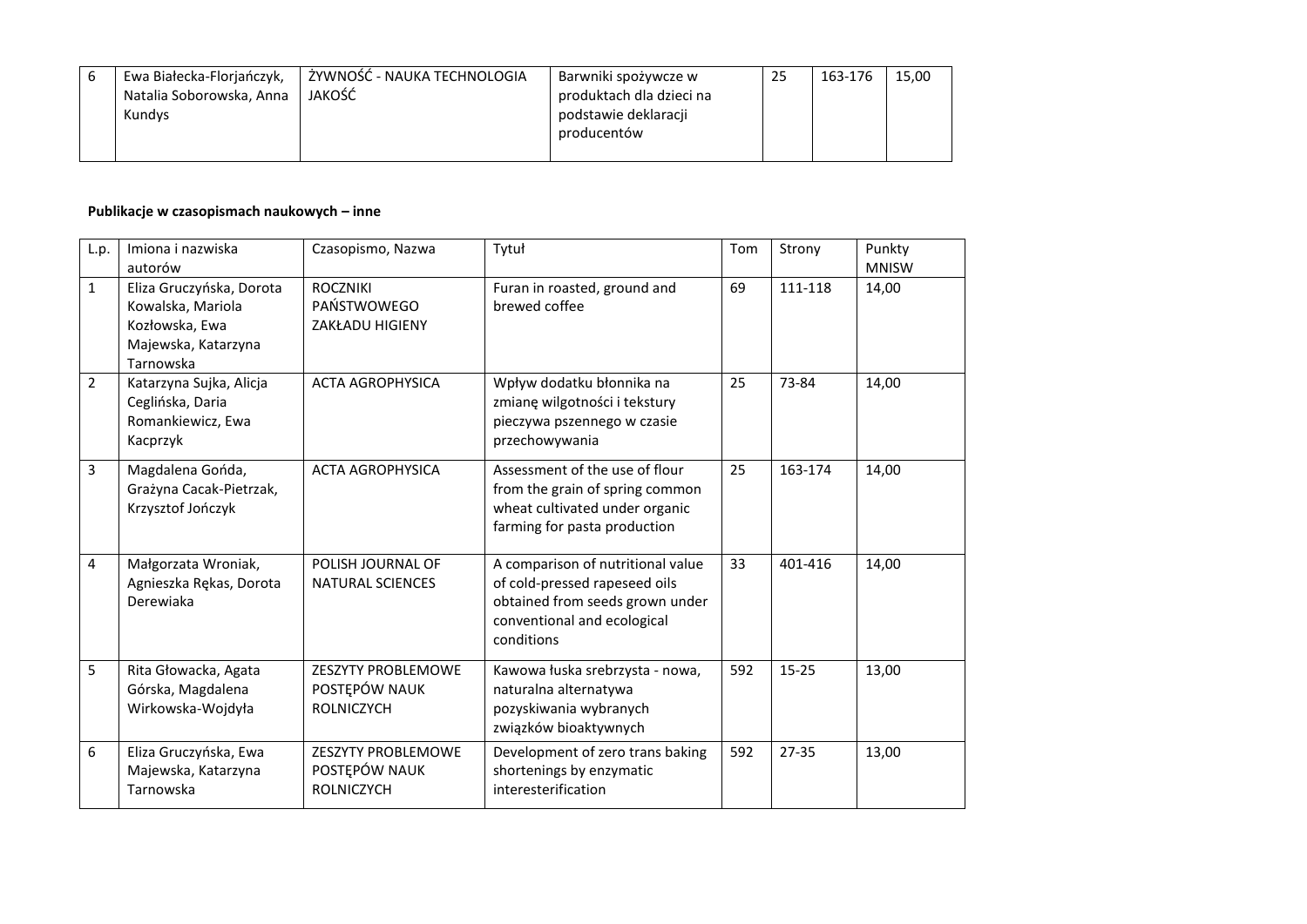| $\overline{7}$ | Jakub Czyżewski, Artur<br>Wiktor, Joanna Żubernik,<br>Joanna Cichowska, Dorota<br>Witrowa-Rajchert        | ZESZYTY PROBLEMOWE<br>POSTĘPÓW NAUK<br><b>ROLNICZYCH</b> | Wpływ niekonwencjonalnych<br>metod obróbki wstępnej oraz<br>wybranych krioprotektantów na<br>jakości zamrażanej marchwi | 593 | 13-24     | 13,00 |
|----------------|-----------------------------------------------------------------------------------------------------------|----------------------------------------------------------|-------------------------------------------------------------------------------------------------------------------------|-----|-----------|-------|
| 8              | Hanna Kowalska, Agata<br>Marzec, Jolanta Kowalska,<br>Kinga Samborska, Alicja<br>Stelmach, Andrzej Lenart | PRZEMYSŁ SPOŻYWCZY                                       | Zrównoważone technologie<br>wykorzystanie roślinnych<br>produktów ubocznych                                             | 72  | $26 - 29$ | 12,00 |
| 9              | Lidia Stasiak-Różańska,<br>Karolina Kraśniewska                                                           | PRZEMYSŁ SPOŻYWCZY                                       | Kasza jaglana - wartość<br>żywieniowa oraz właściwości<br>prozdrowotne                                                  | 72  | $41 - 43$ | 12,00 |
| 10             | Anna Żbikowska,<br>Małgorzata Kowalska,<br>Katarzyna Żbikowska,<br>Katarzyna Marciniak-<br>Łukasiak       | PRZEMYSŁ SPOŻYWCZY                                       | Akryloamid w żywności -<br>charakterystyka i sposoby<br>ograniczenia                                                    | 72  | 32-35     | 12,00 |
| 11             | Lidia Stasiak-Różańska,<br>Karolina Kraśniewska,<br>Anna Berthold-Pluta                                   | PRZEMYSŁ SPOŻYWCZY                                       | Sery pleśniowe: występowanie<br>bakterii Listeria monocytogenes                                                         | 72  | 36-40     | 12,00 |
| 12             | Damian Kawka, Elżbieta<br>Dłużewska, Magdalena<br>Maszewska                                               | PRZEMYSŁ SPOŻYWCZY                                       | Technologie mikrokapsułkowania -<br>nowe trendy                                                                         | 72  | $24-27$   | 12,00 |
| 13             | Bartosz Kruszewski,<br>Stanisław Kalisz, Anna<br>Grobelna                                                 | PRZEMYSŁ SPOŻYWCZY                                       | Akceptacja konsumencka żywności<br>utrwalanej innowacyjnymi<br>metodami                                                 | 72  | 36-38     | 12,00 |
| 14             | Michał Bialik, Ewa<br>Gondek, Artur Wiktor,<br>Piotr Latocha, Dorota<br>Witrowa-Rajchert                  | PRZEMYSŁ SPOŻYWCZY                                       | Minikiwi - nowy, cenny surowiec<br>dla przemysłu spożywczego                                                            | 72  | 39-43     | 12,00 |
| 15             | Violetta Schube,<br>Katarzyna Ratusz, Joanna<br>Gajda-Wyrębek                                             | PRZEMYSŁ SPOŻYWCZY                                       | Ekstrakty drożdżowe nowa<br>odsłona                                                                                     | 72  | 24-26     | 12,00 |
| 16             | Aneta Cegiełka, Elżbieta<br>Hać-Szymańczuk                                                                | PRZEMYSŁ SPOŻYWCZY                                       | Chitozan, naturalny biopolimer<br>przedłużający trwałość produktów                                                      | 72  | 34-37     | 12,00 |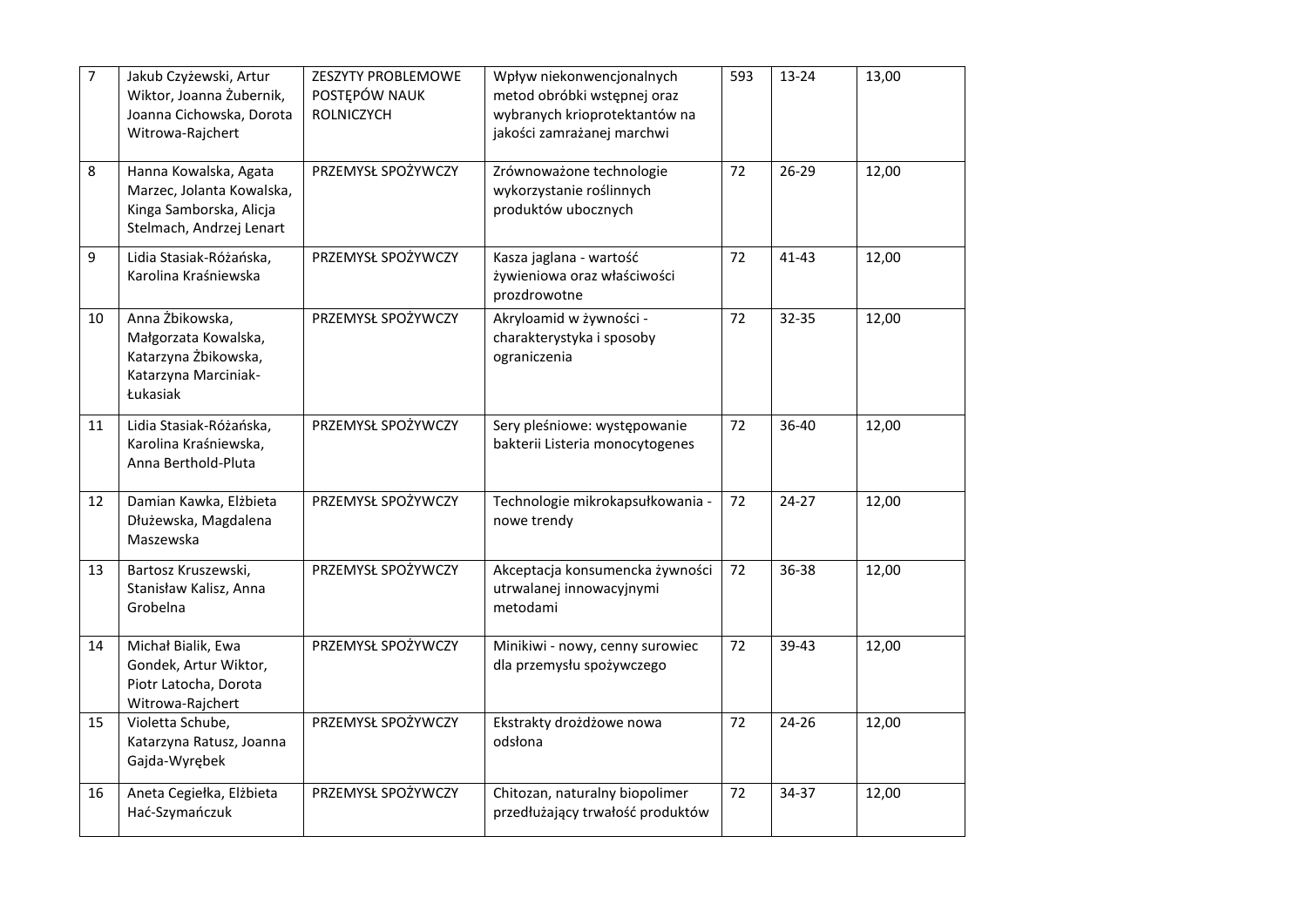| 17 | Stanisław Kalisz, Anna<br>Grobelna, Bartosz<br>Kruszewski, Andrzej<br>Mazurkiewicz                                                           | PRZEMYSŁ SPOŻYWCZY                                                                      | Preferencje konsumentów na<br>rynku napojów bezalkoholowych                                                                                                                                         | 72 | 31-35     | 12,00 |
|----|----------------------------------------------------------------------------------------------------------------------------------------------|-----------------------------------------------------------------------------------------|-----------------------------------------------------------------------------------------------------------------------------------------------------------------------------------------------------|----|-----------|-------|
| 18 | Adrian Wojtczak,<br>Małgorzata Ziarno,<br>Katarzyna Czarniak                                                                                 | PRZEMYSŁ SPOŻYWCZY                                                                      | Wpływ czynników<br>technologicznych na<br>przeżywalność Lb. acidophilus i Lb.<br>casei (ang. The influence of<br>technological factors on the<br>survivability of Lb. acidophilus and<br>Lb. casei) | 72 | $42 - 45$ | 12,00 |
| 19 | Antoni Ryniecki, Jolanta<br>Wawrzyniak, Piotr<br>Gulewicz, Dariusz Horla,<br>Dorota Nowak                                                    | PRZEMYSŁ SPOŻYWCZY                                                                      | Bioprocess feedback control: a<br>case study of the fed-batch<br>biomass cultivation bioprocess                                                                                                     | 72 | 34-39     | 12,00 |
| 20 | Katarzyna Marciniak-<br>Łukasiak, Elżbieta<br>Dłużewska                                                                                      | PRZEMYSŁ SPOŻYWCZY                                                                      | Pseudozboża w żywności<br>bezglutenowej                                                                                                                                                             | 72 | 46-50     | 12,00 |
| 21 | Dominika Średnicka-<br>Tober, Karolina<br>Kraśniewska, Marcin<br>Barański, Ewa<br>Rembiałkowska, Ewelina<br>Hallmann, Renata<br>Kazimierczak | JOURNAL OF RESEARCH<br>AND APPLICATIONS IN<br><b>AGRICULTURAL</b><br><b>ENGINEERING</b> | SWOT analysis of the Polish<br>organic food sector in the context<br>of its impact on the environment<br>and human health                                                                           | 63 | 123-130   | 12,00 |
| 22 | Katarzyna Michalska,<br>Jolanta Kowalska                                                                                                     | PRZEMYSŁ SPOŻYWCZY                                                                      | Adaptacja wymagań standardu<br>BRC w zakładzie produkującym<br>karmę dla zwierząt                                                                                                                   | 72 | $20 - 23$ | 12,00 |
| 23 | Małgorzata Ziarno, Dorota<br>Zaręba                                                                                                          | PRZEMYSŁ SPOŻYWCZY                                                                      | HMO oligosacharydy mleka<br>ludzkiego                                                                                                                                                               | 72 | 30-33     | 12,00 |
| 24 | Jolanta Kowalska, Izabela<br>Zasiewska, Bogumiła<br>Urbańska, Marta<br>Ciecierska                                                            | PRZEMYSŁ SPOŻYWCZY                                                                      | Ocena sensoryczna czekolad<br>wyprodukowanych z różnych<br>odmian ziarna kakaowego                                                                                                                  | 72 | $10 - 14$ | 12,00 |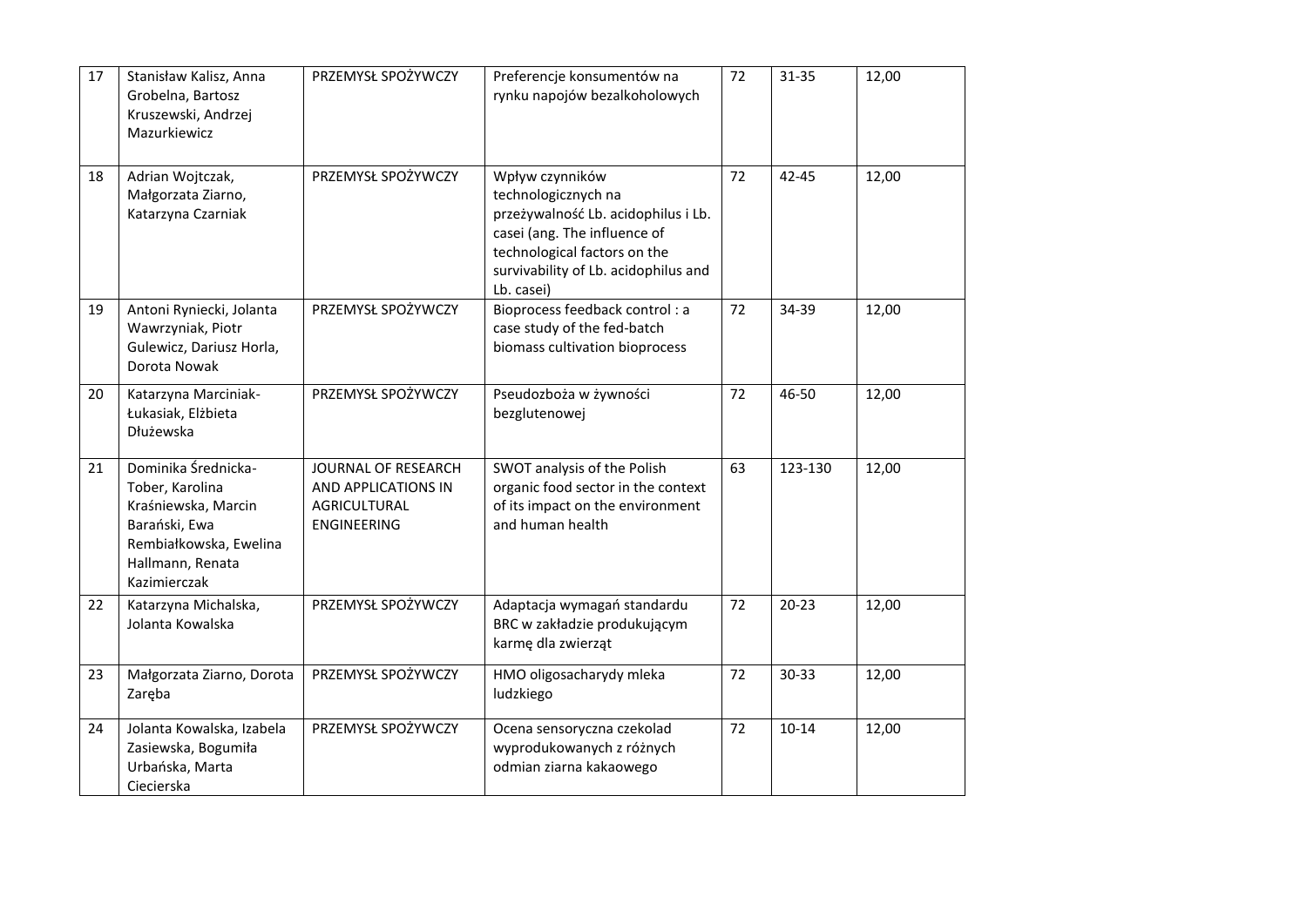| 25 | Małgorzata Kowalska,<br>Paulina Mitrosz, Klaudia<br>Osytek                                                                          | PRZEMYSŁ SPOŻYWCZY                                                                  | Wybrane aspekty dotyczące<br>fałszowania żywności                                                                                    | 72                      | $16 - 20$ | 12,00 |
|----|-------------------------------------------------------------------------------------------------------------------------------------|-------------------------------------------------------------------------------------|--------------------------------------------------------------------------------------------------------------------------------------|-------------------------|-----------|-------|
| 26 | Iwona Szymańska, Anna<br>Żbikowska, Paulina<br>Mitrosz                                                                              | PRZEMYSŁ SPOŻYWCZY                                                                  | Białka - charakterystyka,<br>właściwości i ich alternatywne<br>źródła                                                                | 72                      | 26-29     | 12,00 |
| 27 | Ewa Lange, Katarzyna<br>Tarnowska, Jolanta<br>Krusiec, Eliza Gruczyńska,<br>Dorota Kowalska, Mariola<br>Kozłowska                   | PROBLEMY HIGIENY I<br>EPIDEMIOLOGII                                                 | Wpływ sposobu żywienia dzieci z<br>zaburzeniami ze spektrum<br>autyzmu na wybrane zachowania<br>żywieniowe                           | 99                      | $12 - 20$ | 9,00  |
| 28 | Marta Ciecierska, Agata<br>Warszycka, Jolanta<br>Kowalska, Dorota<br>Derewiaka, Beata<br>Drużyńska, Ewa<br>Majewska, Rafał Wołosiak | NAUKA PRZYRODA<br><b>TECHNOLOGIE</b>                                                | Preferencje konsumenckie na<br>rynku pieczywa                                                                                        | 12                      | 55-63     | 9,00  |
| 29 | Dorota Derewiaka,<br>Paulina Niedziałkowska,<br>Krzysztof Dasiewicz, Rafał<br>Wołosiak, Agnieszka<br>Grabowska                      | TOWAROZNAWCZE<br>PROBLEMY JAKOŚCI.<br>POLISH JOURNAL OF<br><b>COMMODITY SCIENCE</b> | Wiarygodność informacji o<br>występowaniu alergenów<br>sojowych w wybranych<br>produktach spożywczych<br>dostępnych na rynku polskim | $\overline{\mathbf{4}}$ | 26-34     | 9,00  |
| 30 | Elżbieta Hać-Szymańczuk,<br>Aneta Cegiełka, Edyta<br>Lipińska                                                                       | Gospodarka Mięsna                                                                   | Wpływ sposobu chłodzenia na<br>jakość mikrobiologiczną surowców<br>przeznaczonych do produkcji<br>żywności wygodnej                  | 6                       | $12 - 14$ | 7,00  |
| 31 | Elżbieta Hać-Szymańczuk,<br>Aneta Cegiełka, Kamil<br>Piwowarek                                                                      | Gospodarka Mięsna                                                                   | Bakterie Brochothrix<br>thermosphacta i możliwość ich<br>rozwoju w surowcach oraz<br>przetworach mięsnych                            | 9                       | 30-34     | 7,00  |
| 32 | Małgorzata Nowacka,<br>Katarzyna Śwircz                                                                                             | Gospodarka Mięsna                                                                   | Opakowania stosowane w<br>przemyśle mięsnym                                                                                          | 9                       | 18-23     | 7,00  |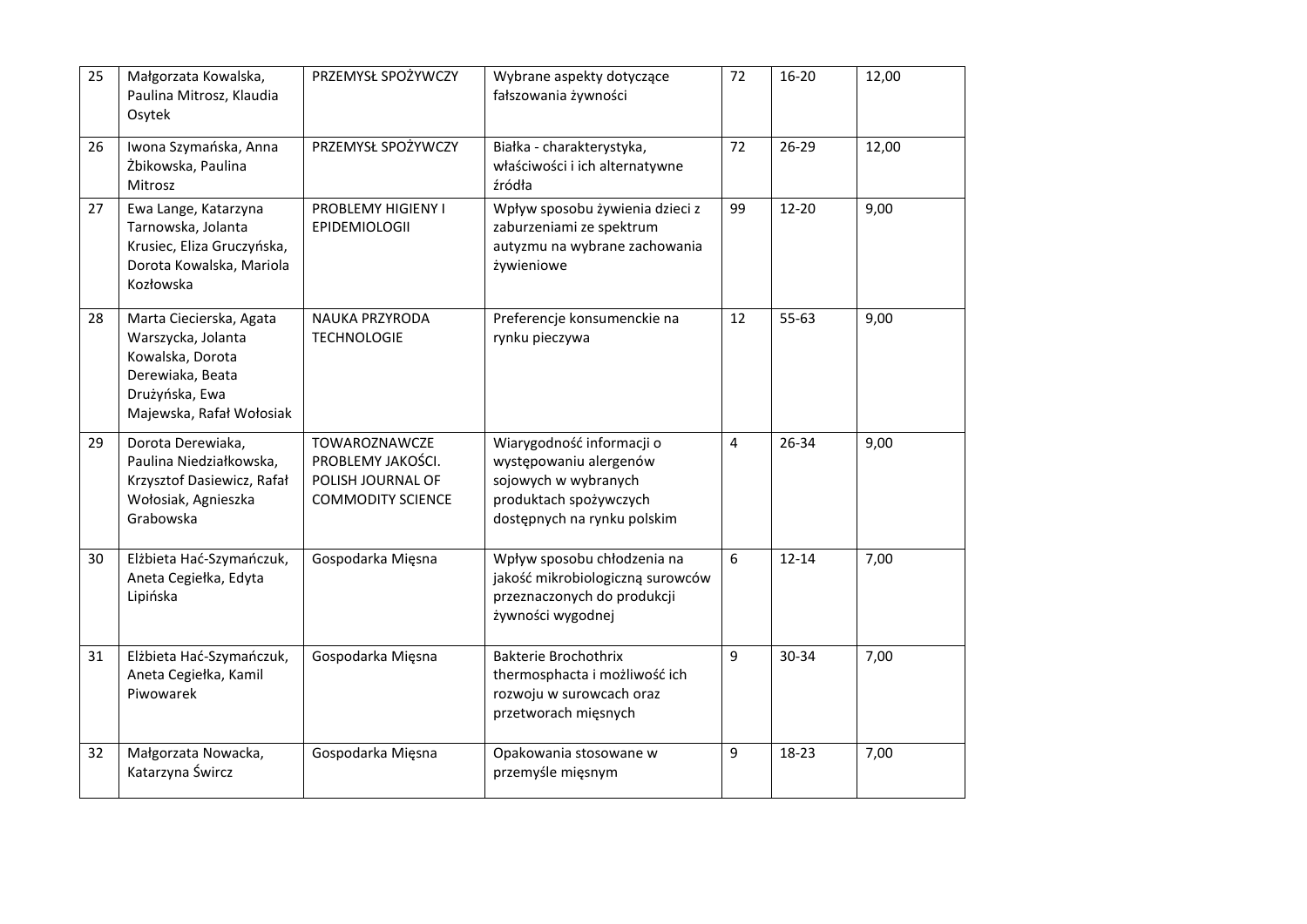| 33 | Aneta Cegiełka, Elżbieta<br>Hać-Szymańczuk                                             | Gospodarka Mięsna                               | Innowacyjne dodatki żywieniowe i<br>technologiczne w przemyśle<br>mięsnym    | 10 | $12 - 17$ | 7,00 |
|----|----------------------------------------------------------------------------------------|-------------------------------------------------|------------------------------------------------------------------------------|----|-----------|------|
| 34 | Aneta Cegiełka, Elżbieta<br>Hać-Szymańczuk                                             | Gospodarka Mięsna                               | Perspektywy stosowania pokryć<br>ochronnych do mięsa i produktów<br>miesnych | 11 | 14-19     | 7,00 |
| 35 | Elżbieta Hać-Szymańczuk,<br>Aneta Cegiełka                                             | Gospodarka Mięsna                               | Badania laboratoryjne w kontroli<br>jakości mięsa i jego przetworów          | 12 | 34-38     | 7,00 |
| 36 | Lidia Stasiak-Różańska,<br>Karolina Kraśniewska,<br>Agnieszka Miszczykowska            | Przegląd Zbożowo-<br>Młynarski                  | Proso - charakterystyka, uprawa,<br>wykorzystanie                            | 62 | $24 - 27$ | 6,00 |
| 37 | Sylwia Stępniewska,<br>Grażyna Cacak-Pietrzak                                          | Przegląd Zbożowo-<br>Młynarski                  | Skrobia żytnia - budowa,<br>właściwości i metody badań                       | 62 | $25 - 29$ | 6,00 |
| 38 | Andrzej Tyburcy                                                                        | Przegląd Zbożowo-<br>Młynarski                  | Zygzakowy separator powietrzny                                               | 62 |           | 6,00 |
| 39 | Andrzej Tyburcy                                                                        | Przegląd Zbożowo-<br>Młynarski                  | Czynniki wpływające na wybór<br>testu do szybkiego oznaczania<br>mykotoksyn  | 62 | 41-41     | 6,00 |
| 40 | Andrzej Tyburcy                                                                        | Przegląd Zbożowo-<br>Młynarski                  | Historia i przyszłość przemysłu<br>paszowego w Niemczech                     | 62 | 46-47     | 6,00 |
| 41 | Andrzej Tyburcy                                                                        | Przegląd Zbożowo-<br>Młynarski                  | Metodyka oceny sensorycznej<br>surowców i produktów<br>młynarskich           | 62 | 44-45     | 6,00 |
| 42 | Andrzej Tyburcy                                                                        | Przegląd Zbożowo-<br>Młynarski                  | Rozwój metod oznaczania<br>mikotoksyn                                        | 62 | $20 - 21$ | 6,00 |
| 43 | Alicja Ceglińska, Grażyna<br>Cacak-Pietrzak,<br>Małgorzata Sobczyk,<br>Katarzyna Sujka | Przegląd Zbożowo-<br>Młynarski                  | Wykorzystanie lecytyny w<br>produkcji pieczywa pszennego                     | 62 | 32-36     | 6,00 |
| 44 | Tomasz Szajna, Zbigniew<br>Pałacha                                                     | POSTĘPY TECHNIKI<br>PRZETWÓRSTWA<br>SPOŻYWCZEGO | Badanie kinetyki sorpcji pary<br>wodnej chipsów ziemniaczanych®              | 28 | 19-24     | 6,00 |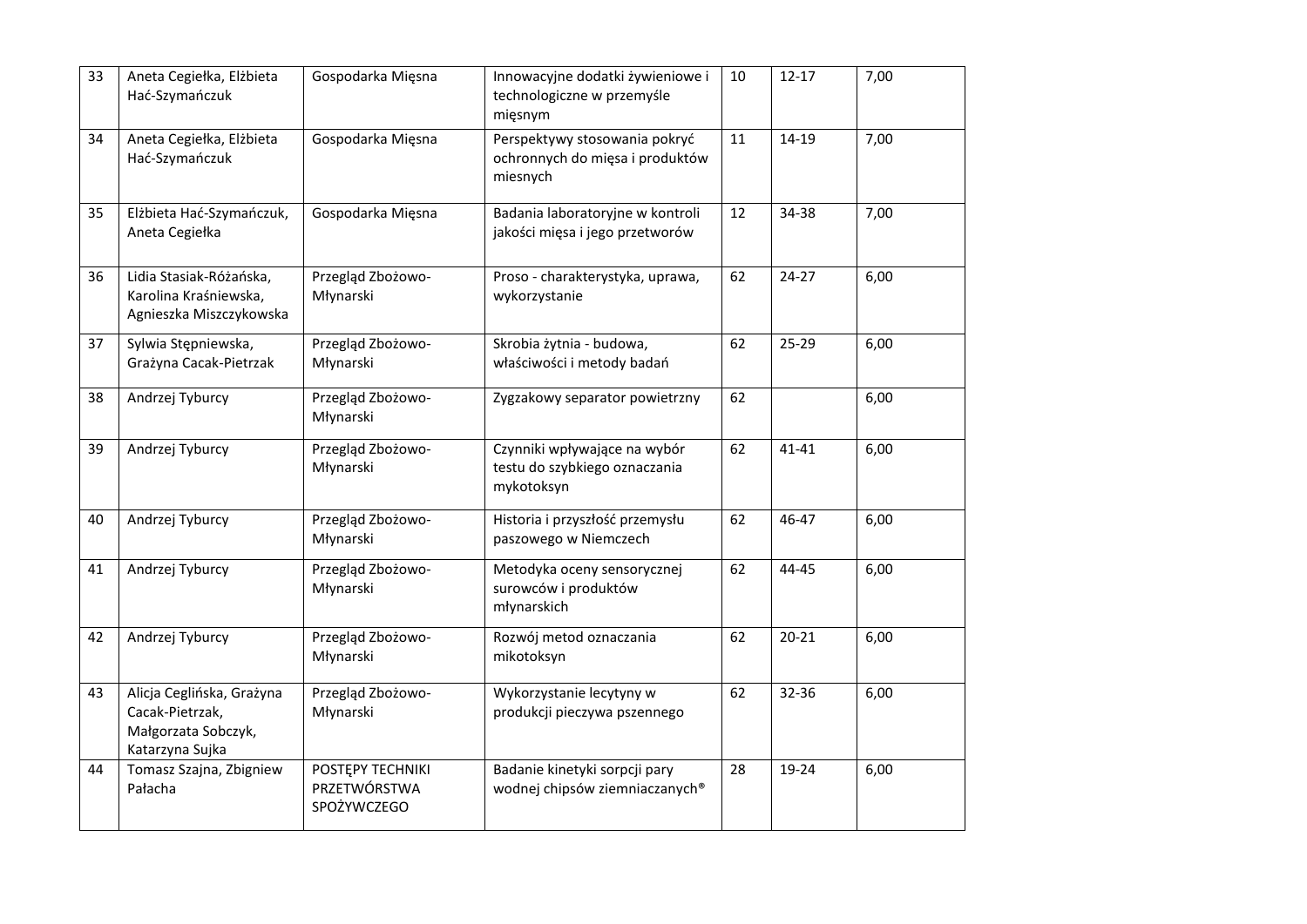| 45 | Bohdan Achrem-<br>Achremowicz, Alicja                                                                                                | POSTĘPY TECHNIKI<br>PRZETWÓRSTWA<br>SPOŻYWCZEGO                                                                            | Charakterystyka miłki abisyńskiej i<br>możliwości jej wykorzystania w<br>przetwórstwie zbóż®                          | 28 | 65-76     | 6,00 |
|----|--------------------------------------------------------------------------------------------------------------------------------------|----------------------------------------------------------------------------------------------------------------------------|-----------------------------------------------------------------------------------------------------------------------|----|-----------|------|
|    | Ceglińska, Leszek<br>Dardziński, Tadeusz<br>Haber, Agnieszka<br>Obiedzińska, Mieczysław<br>Obiedziński, Emilia<br>Szabłowska, Bożena |                                                                                                                            |                                                                                                                       |    |           |      |
| 46 | Waszkiewicz-Robak<br>Hanna Kowalska, Agata<br>Marzec, Dariusz<br>Piotrowski, Jolanta<br>Kowalska, Magdalena<br>Łuczkiewicz           | POSTĘPY TECHNIKI<br>PRZETWÓRSTWA<br>SPOŻYWCZEGO                                                                            | Zastosowanie mikrotomografii do<br>badania zmian mikrostruktury<br>żywności w procesie odwadniania<br>i zamrażania    | 28 | 82-88     | 6,00 |
| 47 | Monika Janowicz, Lesław<br>Janowicz, Michał<br>Jankowski                                                                             | POSTĘPY TECHNIKI<br>PRZETWÓRSTWA<br>SPOŻYWCZEGO                                                                            | Wykorzystanie mikroskopii<br>elektronowej i analizy<br>komputerowej obrazu w<br>badaniach mikrostruktury<br>żywności® | 28 | 102-108   | 6,00 |
| 48 | Elżbieta Hać-Szymańczuk,<br>Aneta Cegiełka                                                                                           | CHŁODNICTWO: ORGAN<br>NACZELNEJ ORGANIZACJI<br><b>TECHNICZNEJ</b>                                                          | Niska temperatura - sposób na<br>przedłużenie trwałości żywności                                                      | 53 | $12 - 14$ | 6,00 |
| 49 | Elżbieta Hać-Szymańczuk,<br>Aneta Cegiełka                                                                                           | CHŁODNICTWO: ORGAN<br>NACZELNEJ ORGANIZACJI<br><b>TECHNICZNEJ</b>                                                          | Metody analizy żywności - klasyka<br>i nowoczesność                                                                   | 53 | $12 - 15$ | 6,00 |
| 50 | Anna Mieszkalska,<br>Wojciech Praga, Dariusz<br>Piotrowski                                                                           | POSTEPY TECHNIKI<br>PRZETWÓRSTWA<br>SPOŻYWCZEGO                                                                            | Wpływ suszenia mikrofalowo-<br>konwekcyjnego truskawek na ich<br>barwę mierzoną instrumentalnie                       | 28 | 58-64     | 6,00 |
| 51 | Stanisław Kalisz, Anna<br>Grobelna, Aleksandra<br>Bozowska, Monika<br>Janowicz, Justyna<br>Kadzińska                                 | PRZEMYSŁ<br><b>FERMENTACYJNY I</b><br>OWOCOWO-WARZYWNY.<br>FERMENTATION, FRUITS<br>AND VEGETABLE<br><b>INDUSTRY</b>        | Zmiany wyróżników jakościowych<br>herbat owocowych w zależności<br>od czasu parzenia                                  | 62 | $25 - 27$ | 5,00 |
| 52 | Anna Grobelna, Iwona<br>Ścibisz, Małgorzata Ziarno,<br>Joanna Żylińska, Adrian<br>Wojtczak, Stanisław Kalisz                         | PRZEMYSŁ<br><b>FERMENTACYJNY I</b><br>OWOCOWO-WARZYWNY.<br>FERMENTATION, FRUITS<br><b>AND VEGETABLE</b><br><b>INDUSTRY</b> | Wpływ czasu przechowywania na<br>zawartość barwników<br>antocyjanowych w jogurtach<br>borówkowych                     | 62 | 42-44     | 5,00 |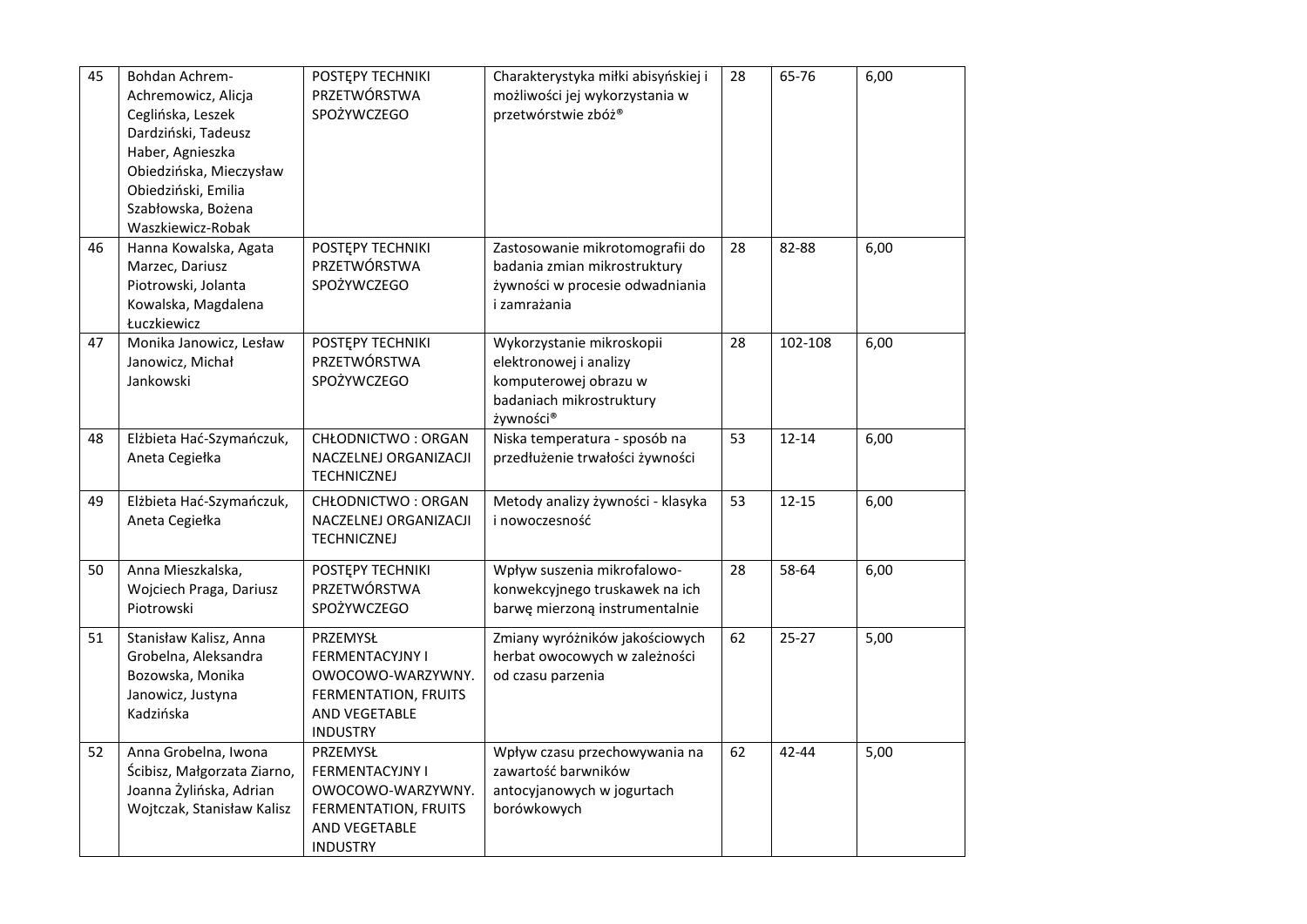| 53 | Sylwia Bonin                                                            | PRZEMYSŁ<br><b>FERMENTACYJNY I</b><br>OWOCOWO-WARZYWNY.<br>FERMENTATION, FRUITS<br>AND VEGETABLE<br><b>INDUSTRY</b> | Zwiazki powstajace w czasie<br>fermentacji winiarskiej                                                                                           | 62  | $21-23$ | 5,00  |
|----|-------------------------------------------------------------------------|---------------------------------------------------------------------------------------------------------------------|--------------------------------------------------------------------------------------------------------------------------------------------------|-----|---------|-------|
| 54 | Michał Antczak, Antoni<br>Pluta, Andrzej Lenart,<br>Anna Berthold-Pluta | Zeszyty Problemowe<br>Postępów Nauk<br>Rolniczych                                                                   | Wpływ temperatury obróbki<br>termicznej oraz pH na właściwości<br>teksturalne żeli białkowo-<br>-pektynowych                                     | 595 | $3-12$  | 13,00 |
| 55 | Anna Brynda-Kopytowska,<br>Ewa Domian                                   | Zeszyty Problemowe<br>Postępów Nauk<br>Rolniczych                                                                   | Wybrane właściwości sypkich<br>preparatów tłuszczowych<br>wytwarzanych metodą suszenia<br>rozpyłowego emulsji<br>stabilizowanych białkiem grochu | 595 | 29-40   | 13,00 |
| 56 | Anna Gerłowicz, Agata<br>Marzec, Hanna Kowalska,<br>Ewa Domian          | Zeszyty Problemowe<br>Postępów Nauk<br>Rolniczych                                                                   | Ocena wybranych właściwości<br>fizycznych ciasta i ciastek<br>biszkoptowych z dodatkiem<br>naturalnych koncentratów<br>barwiących                | 595 | 41-50   | 13,00 |
| 57 | Józef Grochowicz, Anna<br>Fabisiak, Dorota Nowak                        | Zeszyty Problemowe<br>Postępów Nauk<br>Rolniczych                                                                   | Market of functional food - legal<br>regulations and development<br>perspectives                                                                 | 595 | 51-68   | 13,00 |
| 58 | Ewelina Masiarz, Hanna<br>Kowlalska, Jakub<br>Zakrzewski                | POSTĘPY TECHNIKI<br>PRZETWÓRSTWA<br>SPOŻYWCZEGO                                                                     | Wykorzystanie programu AutoCad<br>do projektowania laboratoryjnego<br>stanowiska do odwadniania<br>osmotycznego                                  | 28  | 97-102  | 6,00  |
| 59 | Zbigniew Pałacha,<br>Katarzyna Jakubicz                                 | POSTĘPY TECHNIKI<br>PRZETWÓRSTWA<br>SPOŻYWCZEGO                                                                     | Analiza aktywności wody w<br>wybranych świeżych warzywach                                                                                        | 28  | 29-32   | 6,00  |
| 60 | Ewelina Masiarz, Hanna<br>Kowlalska                                     | POSTEPY TECHNIKI<br>PRZETWÓRSTWA<br>SPOŻYWCZEGO                                                                     | Sposób optymalizacji procesów<br>produkcyjnych w małych<br>zakładach piekarniczych                                                               | 28  | 33-37   | 6,00  |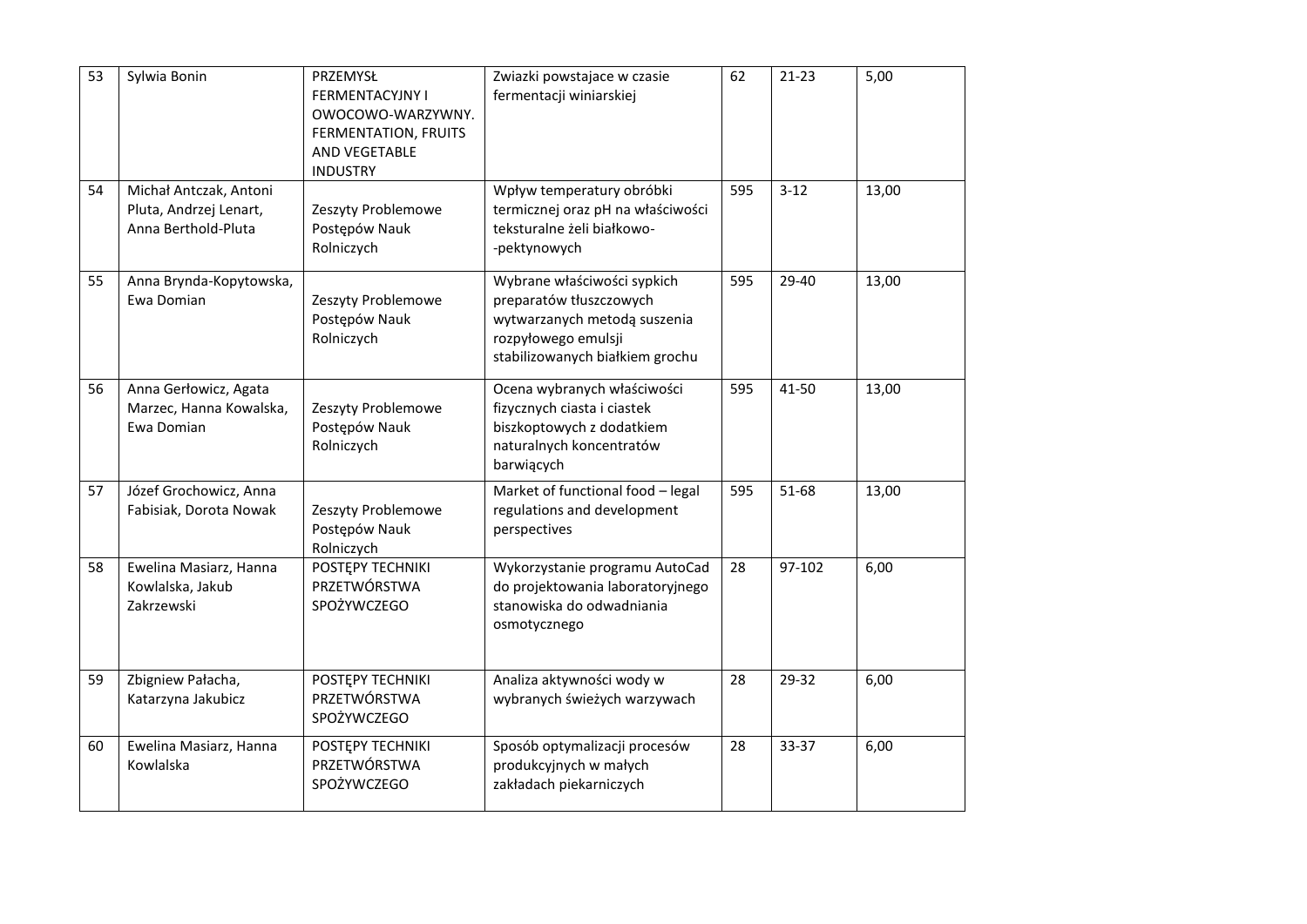| 61 |                            |                     |                                      |                |         |      |
|----|----------------------------|---------------------|--------------------------------------|----------------|---------|------|
|    | Monika Janowicz,           | POSTEPY TECHNIKI    | "Wygodne", warzywne dania            | 28             | 38-43   | 6,00 |
|    | Agnieszka Ciurzyńska,      | PRZETWÓRSTWA        | gotowe w ocenie konsumentów          |                |         |      |
|    | Marlena Zielińska, Andrzej | SPOŻYWCZEGO         |                                      |                |         |      |
|    | Lenart                     |                     |                                      |                |         |      |
| 62 | Jolanta Kowalska, Anna     | POSTĘPY NAUKI I     | Porównanie składu kwasów             | 73             | 43-60   | 6,00 |
|    | Romanow, Ewa               | <b>TECHNOLOGII</b>  | tłuszczowych w polewach              |                |         |      |
|    | Majewska, Beata            | PRZEMYSŁU ROLNO-    | cukierniczych przed i po ich         |                |         |      |
|    | Drużyńska, Marta           | SPOŻYWCZEGO         | podgrzaniu                           |                |         |      |
|    | Ciecierska, Dortoa         |                     |                                      |                |         |      |
|    | Derewiaka, Rafał           |                     |                                      |                |         |      |
|    | Wołosiak, Hanna            |                     |                                      |                |         |      |
|    | Kowalska                   |                     |                                      |                |         |      |
| 63 | Ewa Raczyńska, Jean-       | ACS Omega           | Biguanide antidiabetic drugs:        | $\overline{3}$ | 17842-  | 0.0  |
|    | François Gal, Pierre-      |                     | imeglimin exhibits higher proton     |                | 17852   |      |
|    | Charles Maria, Fabien      |                     | basicity but smaller lithium-cation  |                |         |      |
|    | Fontaine-Vive              |                     | basicity than metformin in vacuo     |                |         |      |
|    |                            |                     |                                      |                |         |      |
| 64 | Małgorzata Nowacka,        | Ważenie, Dozowanie, | Opakowania stosowane do              | 18             | 105-107 | 0.0  |
|    | Sebastian Kownacki,        | Pakowanie           | pakowania żywności                   |                |         |      |
|    | Dominika Niemczuk          |                     |                                      |                |         |      |
| 65 | Bartosz Kruszewski         | Kierunek Spożywczy  | Nie podgrzewać, ale utrwalić : czyli |                | 32-36   | 0.0  |
|    |                            |                     | o bezpieczeństwie                    |                |         |      |
|    |                            |                     | mikrobiologicznym produktów          |                |         |      |
|    |                            |                     | utrwalonych innowacyjnymi            |                |         |      |
|    |                            |                     | technologiami                        |                |         |      |
| 66 | Bartosz Kruszewski         | Kierunek Spożywczy  | Potencjał homogenizacji              |                | 49-52   | 0.0  |
|    |                            |                     | wysokociśnieniowej                   |                |         |      |
|    |                            |                     |                                      |                |         |      |
| 67 | Bartosz Kruszewski         | Kierunek Spożywczy  | Żywność barwiąca: fenomen            |                | 52-54   | 0.0  |
|    |                            |                     | przemysłu spożywczego                |                |         |      |
| 68 | Andrzej Cendrowski         | Kierunek Spożywczy  | Nowoczesne metody ekstrakcji         |                | 56-61   | 0.0  |
|    |                            |                     | składników bioaktywnych z            |                |         |      |
|    |                            |                     | materiału roślinnego                 |                |         |      |
|    |                            |                     |                                      |                |         |      |
| 69 | Małgorzata Nowacka,        | Przegląd Mleczarski | Opakowania w branży mleczarskiej     |                | 16-21   | 0.0  |
|    | Jolanta Kurowska           |                     |                                      |                |         |      |
|    |                            |                     |                                      |                |         |      |
| 70 | Małgorzata Nowacka,        | Packaging Polska    | Aktywne i inteligentne rozwiązania   |                | 106-108 | 0.0  |
|    | Sebastian Kownacki,        |                     |                                      |                |         |      |
|    | Katarzyna Śwircz           |                     |                                      |                |         |      |
|    |                            |                     |                                      |                |         |      |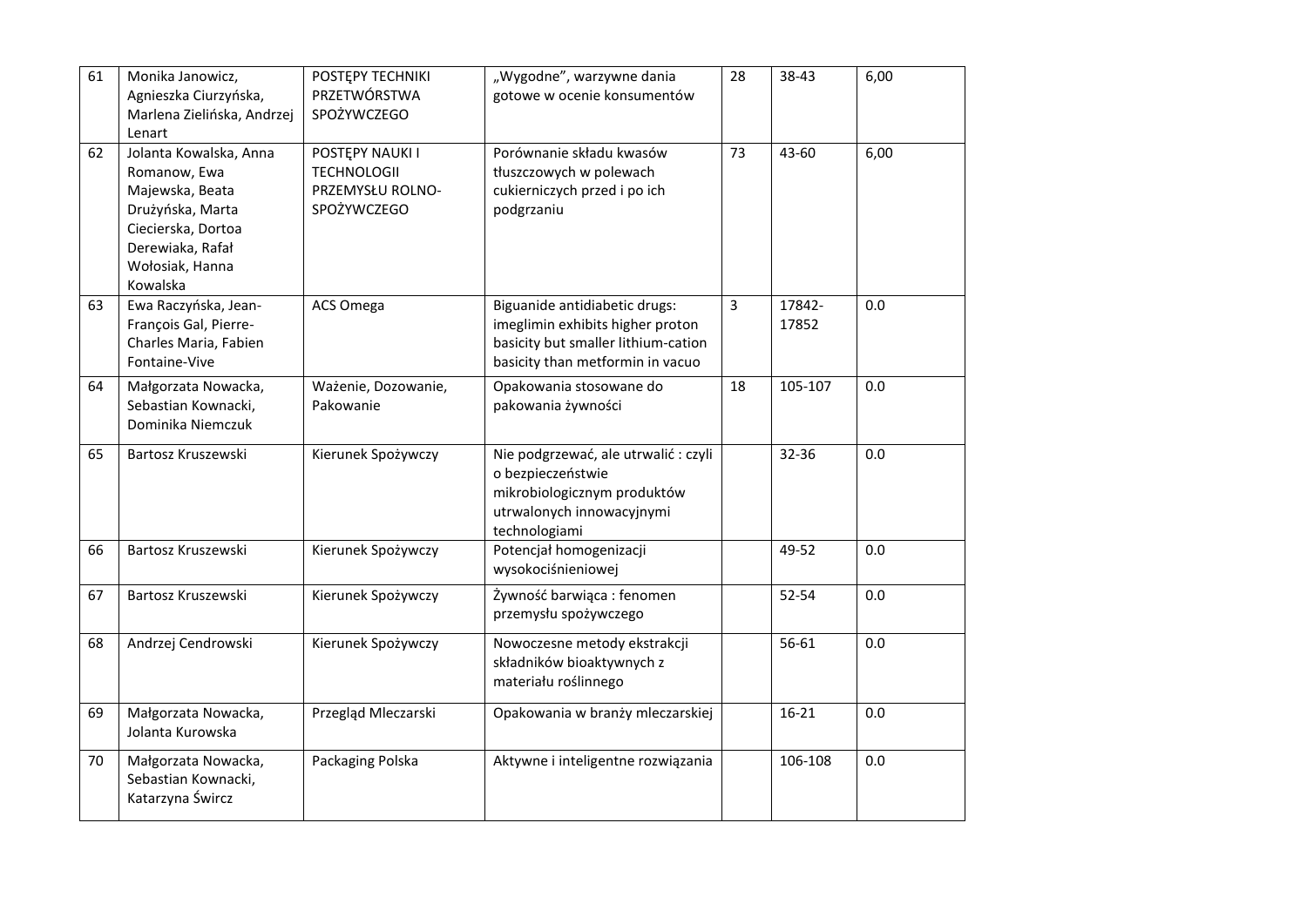## **Monografie**

| L.p.           | Tytuł rozdziału                                                                                                                             | Tytuł, Język,<br>Nazwa | Tytuł monografii                                                                                                                                                                                                            | Strony  | Lista autorów, Imię i nazwisko autora                                                             |
|----------------|---------------------------------------------------------------------------------------------------------------------------------------------|------------------------|-----------------------------------------------------------------------------------------------------------------------------------------------------------------------------------------------------------------------------|---------|---------------------------------------------------------------------------------------------------|
| $\mathbf{1}$   | Target sources of polyphenols<br>in different food products and<br>their processing by-products                                             | angielski              | Polyphenols : properties,<br>recovery, and applications                                                                                                                                                                     | 135-175 | Urszula Tylewicz, Małgorzata<br>NowackaBeatriz Martín-García, Artur<br>Wiktor, Ana Gómez Caravaca |
| $2^{\circ}$    | Nutrition value of dark and<br>milk chocolates on the basis of<br>thermogravimetric<br>characterization                                     | angielski              | 3rd International Young<br>Researcher Scientific<br>Conference on "Sustainable<br>Regional Development -<br>Challenges of Space & Society in<br>the 21st Century" : papers of<br>the conference : Gödöllő 26<br>April, 2018 | 72-76   | M Shamilova, Ewa Ostrowska-Ligęza,<br>Joanna Bryś, Tarana Aliyeva, Zarifa<br>Valiyeva             |
| 3              | Analysis of potential related to<br>grass-derived biomass for<br>energetic purposes                                                         | angielski              | Renewable energy sources :<br>engineering, technology,<br>innovation: ICORES 2017                                                                                                                                           | 443-449 | Andrzej Bryś Joanna Bryś, Szymon<br>Głowacki, Weronika Tulej Paweł<br>Zajkowski, Mariusz Sojak    |
| $\overline{4}$ | Regioselektywność metalacji<br>wybranych pochodnych<br>pirazolu                                                                             | pl                     | Nauki przyrodnicze. Cz.3                                                                                                                                                                                                    | 84-91   | Agnieszka Górska, Diana Mańko-<br>Jurkowska                                                       |
| 5              | Porównanie zawartości<br>wybranych składników<br>odżywczych w tuszach<br>typowych ofiar kotów<br>domowych, a rekomendacje<br>FEDIAF i AAFCO | pl                     | Nauki przyrodnicze. Cz.3                                                                                                                                                                                                    | 92-98   | Agnieszka Górska, Anna Krajewska,<br>Diana Mańko-Jurkowska                                        |
| 6              | Adsorpcja biosurfaktantów na<br>granicy faz woda-powietrze                                                                                  | pl                     | Nauki przyrodnicze. Cz.3                                                                                                                                                                                                    | 115-121 | Diana Mańko-Jurkowska, Agnieszka<br>Górska                                                        |